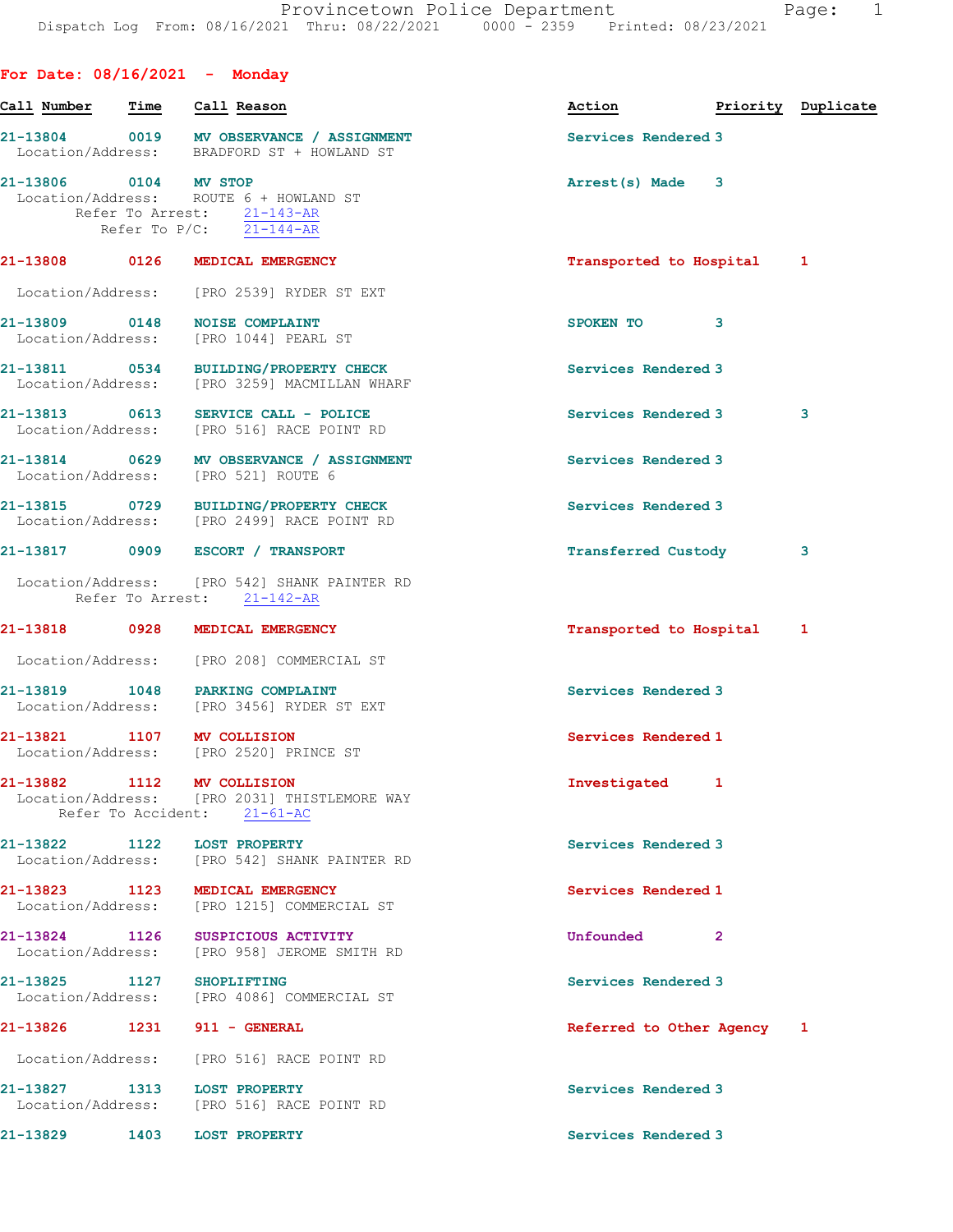Location/Address: [PRO 542] SHANK PAINTER RD

21-13831 1418 MV BREAKING & ENTERING 21-13831 Services Rendered 2 Location/Address: [PRO 3689] BRADFORD ST

21-13833 1507 ASSIST CITIZEN Services Rendered 3

21-13843 1952 NOISE COMPLAINT Services Rendered 3

21-13845 2002 ANIMAL CALL Services Rendered 2 Location/Address: BRADFORD ST

21-13848 2020 FOLLOW UP Services Rendered 2

21-13855 2148 SERVE WARRANT **Arrest(s)** Made 3 Location/Address: [PRO 3494] BRADFORD ST Refer To Arrest: 21-145-AR

Location/Address: BRADFORD ST + RYDER ST

Location/Address: [PRO 3910] BAYBERRY AVE

21-13859 2355 MV STOP VERBAL WARNING 3

21-13832 1453 MV BREAKING & ENTERING Services Rendered 2 Location/Address: [PRO 978] MAPLE CT

Location/Address: SHANK PAINTER RD

21-13835 1507 SERVE PROTECTION ORDER Services Rendered 2 Location/Address: [PRO 542] SHANK PAINTER RD

21-13836 1517 LOST PROPERTY Services Rendered 3 Location/Address: [PRO 3296] SHANK PAINTER RD

21-13837 1559 911 - GENERAL Services Rendered 1 Location/Address: [PRO 2499] RACE POINT RD

21-13838 1810 911 - GENERAL Could Not Locate 1 Location/Address: [PRO 1792] BRADFORD ST

21-13840 1823 FOLLOW UP Services Rendered 2 Location/Address: [PRO 221] COMMERCIAL ST

21-13841 1835 ANIMAL CALL Services Rendered 2 Location/Address: [PRO 94] BRADFORD ST

21-13842 1944 SERVE WARRANT 21-13842 Could Not Locate 3 Location/Address: [PRO 3494] BRADFORD ST

Location/Address: [PRO 4152] BRADFORD ST

Location/Address: [PRO 3670] SHANK PAINTER RD

21-13847 2013 FOLLOW UP Services Rendered 2 Location/Address: [PRO 542] SHANK PAINTER RD

Location/Address: [PRO 542] SHANK PAINTER RD

21-13849 2022 MV DISABLED 2000 Services Rendered 2 Location/Address: [PRO 106] COMMERCIAL ST

21-13851 2111 MV OBSERVANCE / ASSIGNMENT Services Rendered 3<br>
Location/Address: JEROME SMITH RD + SHANK PAINTER RD JEROME SMITH RD + SHANK PAINTER RD

21-13852 2123 MV STOP VERBAL WARNING 3 Location/Address: COMMERCIAL ST + SNAIL RD

21-13853 2129 ANIMAL CALL 20 20 20 21 23 21-13853 Location/Address: [PRO 994] MILLER HILL RD

21-13857 2327 MV OBSERVANCE / ASSIGNMENT Services Rendered 3

21-13858 2354 ALARM - GENERAL False Alarm 1

## 21-13846 2010 MEDICAL EMERGENCY Transported to Hospital 1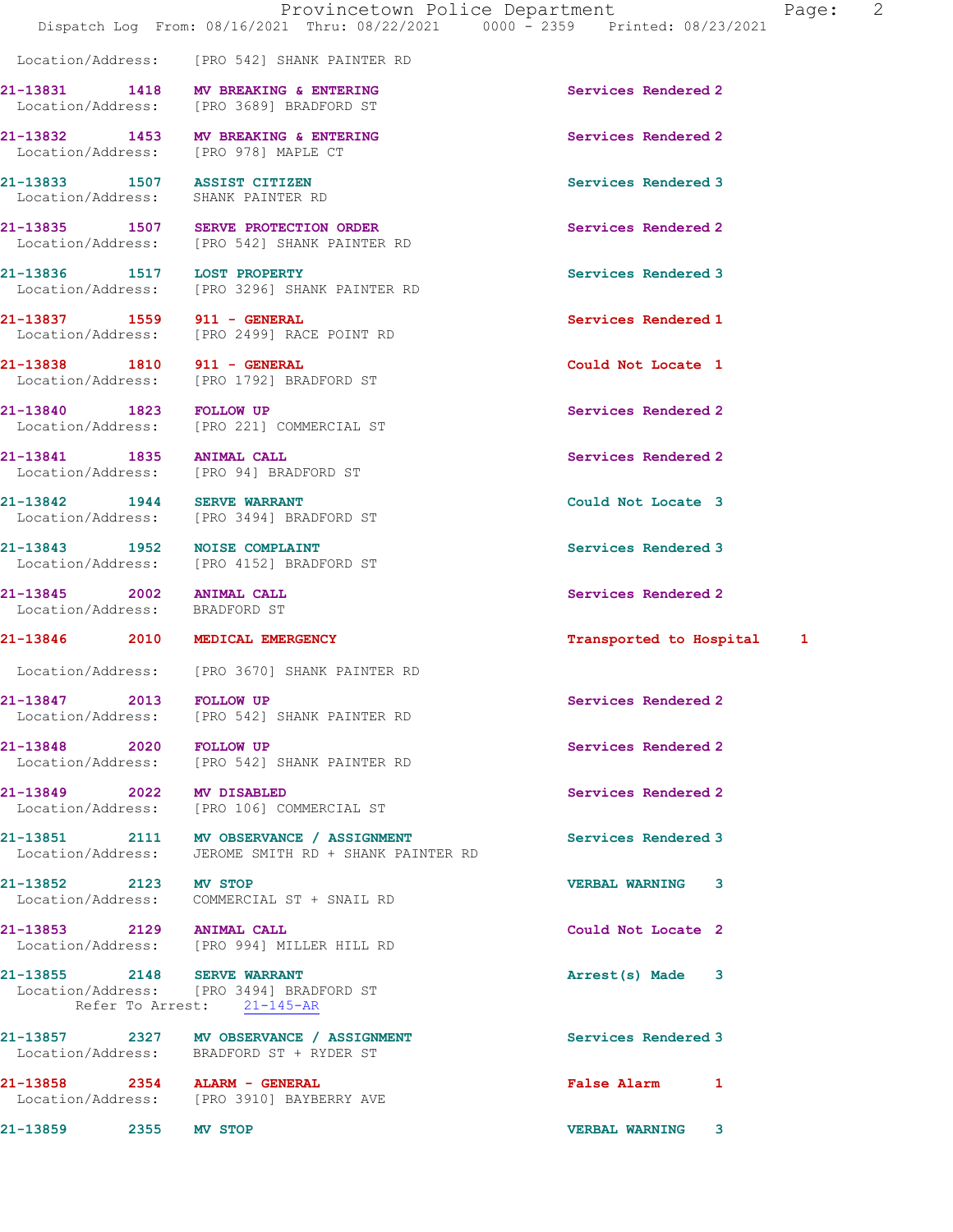Location/Address: [PRO 58] BRADFORD ST

## For Date: 08/17/2021 - Tuesday

| 21-13862 0030 MV COMPLAINT<br>Location/Address: ROUTE 6 |                                                                                            | <b>GONE ON ARRIVAL 2</b>    |   |
|---------------------------------------------------------|--------------------------------------------------------------------------------------------|-----------------------------|---|
| 21-13863 0035 BAR CHECK                                 | Location/Address: [PRO 399] COMMERCIAL ST                                                  | Services Rendered 3         |   |
| 21-13864 0039 MV STOP<br>Location/Address: STANDISH ST  |                                                                                            | <b>VERBAL WARNING 3</b>     |   |
|                                                         | 21-13865 0041 COMPLAINT - GENERAL<br>Location/Address: [PRO 484] MASONIC PL                | <b>GONE ON ARRIVAL 3</b>    |   |
|                                                         | 21-13866 0101 MV OBSERVANCE / ASSIGNMENT<br>Location/Address: BRADFORD ST + RYDER ST       | Services Rendered 3         |   |
| 21-13869 0108 MEDICAL EMERGENCY                         |                                                                                            | Transported to Hospital 1   |   |
|                                                         | Location/Address: GOSNOLD ST + COMMERCIAL ST                                               |                             |   |
| 21-13870 0150 MV STOP                                   | Location/Address: [PRO 74] BRADFORD ST EXT                                                 | <b>VERBAL WARNING 3</b>     |   |
|                                                         | 21-13871 0214 BUILDING/PROPERTY CHECK                                                      | BLDG/PROP Checked/Secured 3 |   |
|                                                         | Location/Address: [PRO 447] JEROME SMITH RD                                                |                             |   |
|                                                         | 21-13872 0230 BUILDING/PROPERTY CHECK<br>Location/Address: [PRO 3430] COMMERCIAL ST        | Services Rendered 3         |   |
|                                                         | 21-13873 0234 BUILDING/PROPERTY CHECK<br>Location/Address: [PRO 2977] COMMERCIAL ST        | Services Rendered 3         |   |
| 21-13874 0250 MV STOP<br>Location/Address: ROUTE 6      |                                                                                            | <b>VERBAL WARNING 3</b>     |   |
|                                                         | 21-13875 0300 BUILDING/PROPERTY CHECK                                                      | BLDG/PROP Checked/Secured 3 |   |
|                                                         | Location/Address: [PRO 338] SHANK PAINTER RD                                               |                             |   |
| 21-13876 0344 NOISE COMPLAINT                           | Location/Address: [PRO 1021] NICKERSON ST                                                  | SPOKEN TO 3                 |   |
|                                                         | 21-13877 0516 ASSIST DEPARTMENT / MUTUAL AID<br>Location/Address: [TRU 568] WHALE WATCH DR | Services Rendered 3         |   |
| 21-13878<br>0616<br>Location/Address:                   | <b>BUILDING/PROPERTY CHECK</b><br>[PRO 2540] RACE POINT RD                                 | Services Rendered 3         |   |
| 21-13879 0623                                           | <b>BUILDING/PROPERTY CHECK</b>                                                             | BLDG/PROP Checked/Secured 3 |   |
| Location/Address:                                       | [PRO 3259] MACMILLAN WHARF                                                                 |                             |   |
| 21-13880 0633<br>Location/Address:                      | <b>FLIGHT COVERAGE</b><br>[PRO 516] RACE POINT RD                                          | Services Rendered 3         |   |
| 21-13881 0656<br>Location/Address:                      | PARKING COMPLAINT<br>RACE POINT RD + NELSON AVE                                            | Services Rendered 3         |   |
| 21-13885                                                | 0800 SERVICE CALL - POLICE<br>Location: [OT] SUDBURY CRIME LAB                             | Services Rendered 3         |   |
| 21-13883                                                | 0814 ESCORT / TRANSPORT                                                                    | <b>Transferred Custody</b>  | 3 |
|                                                         | Location/Address: [ORL 1] ROCK HARBOR RD<br>Refer To Arrest: 21-145-AR                     |                             |   |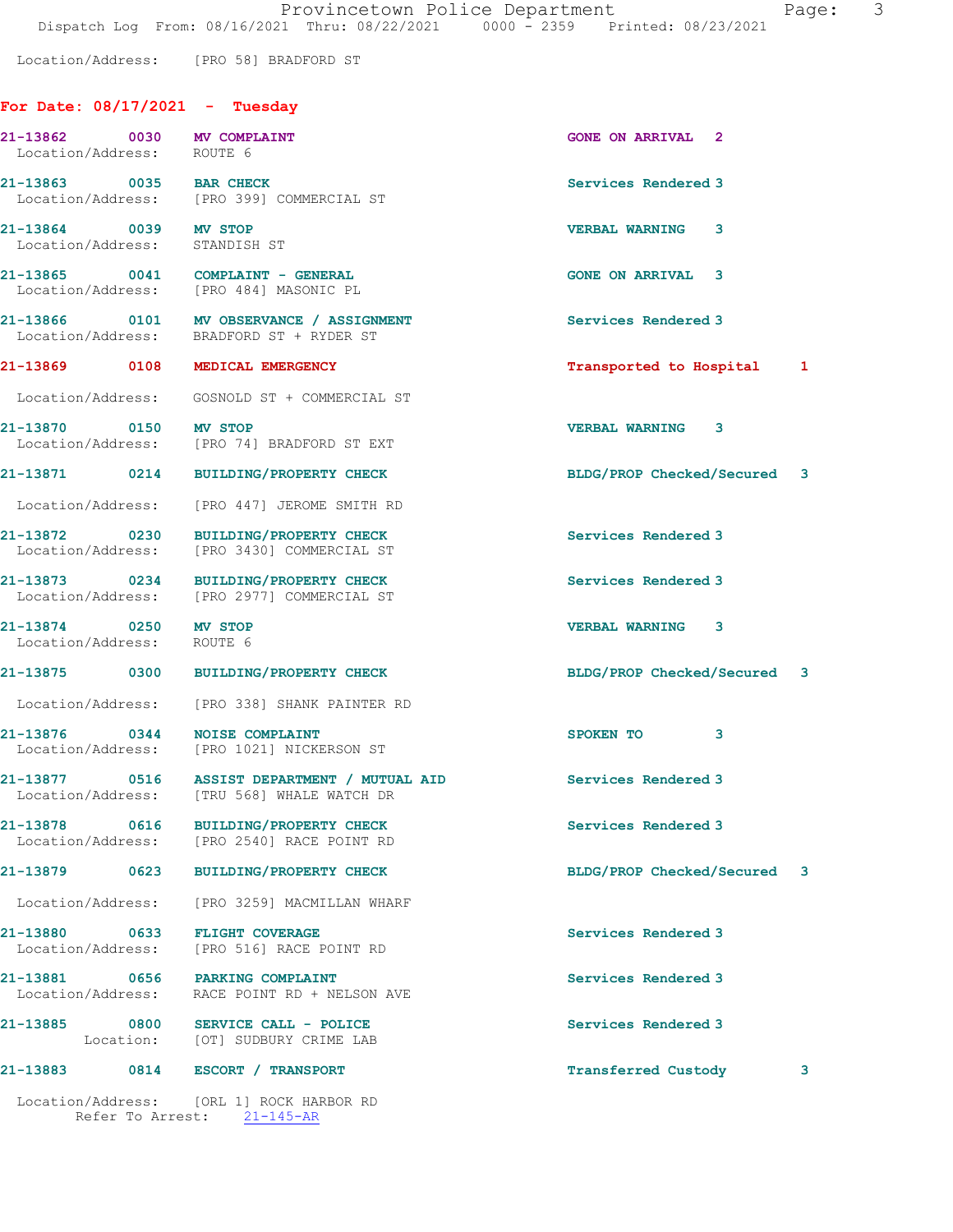|                              | Provincetown Police Department<br>Dispatch Log From: 08/16/2021 Thru: 08/22/2021 0000 - 2359 Printed: 08/23/2021 |                             | Page: 4 |
|------------------------------|------------------------------------------------------------------------------------------------------------------|-----------------------------|---------|
| 21-13884 0907 LOST PROPERTY  | Location/Address: [PRO 542] SHANK PAINTER RD                                                                     | Services Rendered 3         |         |
|                              | 21-13886 1007 LOST PROPERTY<br>Location/Address: [PRO 542] SHANK PAINTER RD                                      | Services Rendered 3         |         |
|                              | 21-13887 1014 MEDICAL EMERGENCY                                                                                  | Transported to Hospital 1   |         |
|                              | Location/Address: [PRO 440] HARRY KEMP WAY                                                                       |                             |         |
| Location/Address: NELSON AVE | 21-13888 1029 SUSPICIOUS ACTIVITY                                                                                | Could Not Locate 2          |         |
|                              | 21-13889 1033 ALARM - GENERAL                                                                                    | No Action Required 1        |         |
|                              | Location/Address: [PRO 3703] ROUTE 6                                                                             |                             |         |
|                              | 21-13890 1110 MEDICAL EMERGENCY<br>Location/Address: [PRO 781] CAPTAIN BERTIES WAY                               | <b>PATIENT REFUSAL 1</b>    |         |
|                              | 21-13891 1114 LOST PROPERTY<br>Location/Address: [PRO 542] SHANK PAINTER RD                                      | Services Rendered 3         |         |
|                              | 21-13892 1119 LARCENY / FORGERY / FRAUD<br>Location/Address: [PRO 32] BRADFORD ST                                | Services Rendered 2         |         |
|                              | 21-13893 1149 MEDICAL EMERGENCY<br>Location/Address: [PRO 356] COMMERCIAL ST                                     | <b>PATIENT REFUSAL 1</b>    |         |
|                              | 21-13894 1236 PARKING COMPLAINT<br>Location/Address: PLEASANT ST + BRADFORD ST                                   | SPOKEN TO 3                 |         |
| 21-13895 1251 LOST PROPERTY  | Location/Address: [PRO 542] SHANK PAINTER RD                                                                     | Services Rendered 3         |         |
| 21-13896 1254 LOST PROPERTY  | Location/Address: [PRO 542] SHANK PAINTER RD                                                                     | Services Rendered 3         |         |
| 21-13897 1301 911 - GENERAL  | Location/Address: [PRO 253] COMMERCIAL ST                                                                        | SPOKEN TO 1                 |         |
| 21-13898 1316 911 - GENERAL  | Location/Address: [PRO 2499] RACE POINT RD                                                                       | SPOKEN TO 1                 |         |
|                              | 21-13899 1417 MEDICAL EMERGENCY                                                                                  | Transported to Hospital 1   |         |
|                              | Location/Address: [PRO 3222] ALDEN ST                                                                            |                             |         |
| 21-13900 1443 MV HIT & RUN   | Location/Address: [PRO 2492] WINSLOW ST<br>Refer To Accident: 21-62-AC                                           | Services Rendered 2         |         |
| 21-13902 1734 LOST PROPERTY  | Location/Address: [PRO 105] COMMERCIAL ST                                                                        | Services Rendered 3         |         |
| 21-13903 1807 LOST PROPERTY  | Location/Address: BRADFORD ST + FRANKLIN ST                                                                      | Services Rendered 3         |         |
|                              | 21-13904 1826 MEDICAL EMERGENCY<br>Location/Address: [PRO 3670] SHANK PAINTER RD                                 | PATIENT REFUSAL 1           |         |
|                              | 21-13905 1849 BUILDING/PROPERTY CHECK                                                                            | BLDG/PROP Checked/Secured 3 |         |
|                              | Location/Address: [PRO 99] COMMERCIAL ST                                                                         |                             |         |
|                              | 21-13907 1949 MV OBSERVANCE / ASSIGNMENT<br>Location/Address: ROUTE 6 + SHANK PAINTER RD                         | Services Rendered 3         |         |
|                              | 21-13906 1950 BUILDING/PROPERTY CHECK<br>Location/Address: [PRO 3259] MACMILLAN WHARF                            | Services Rendered 3         |         |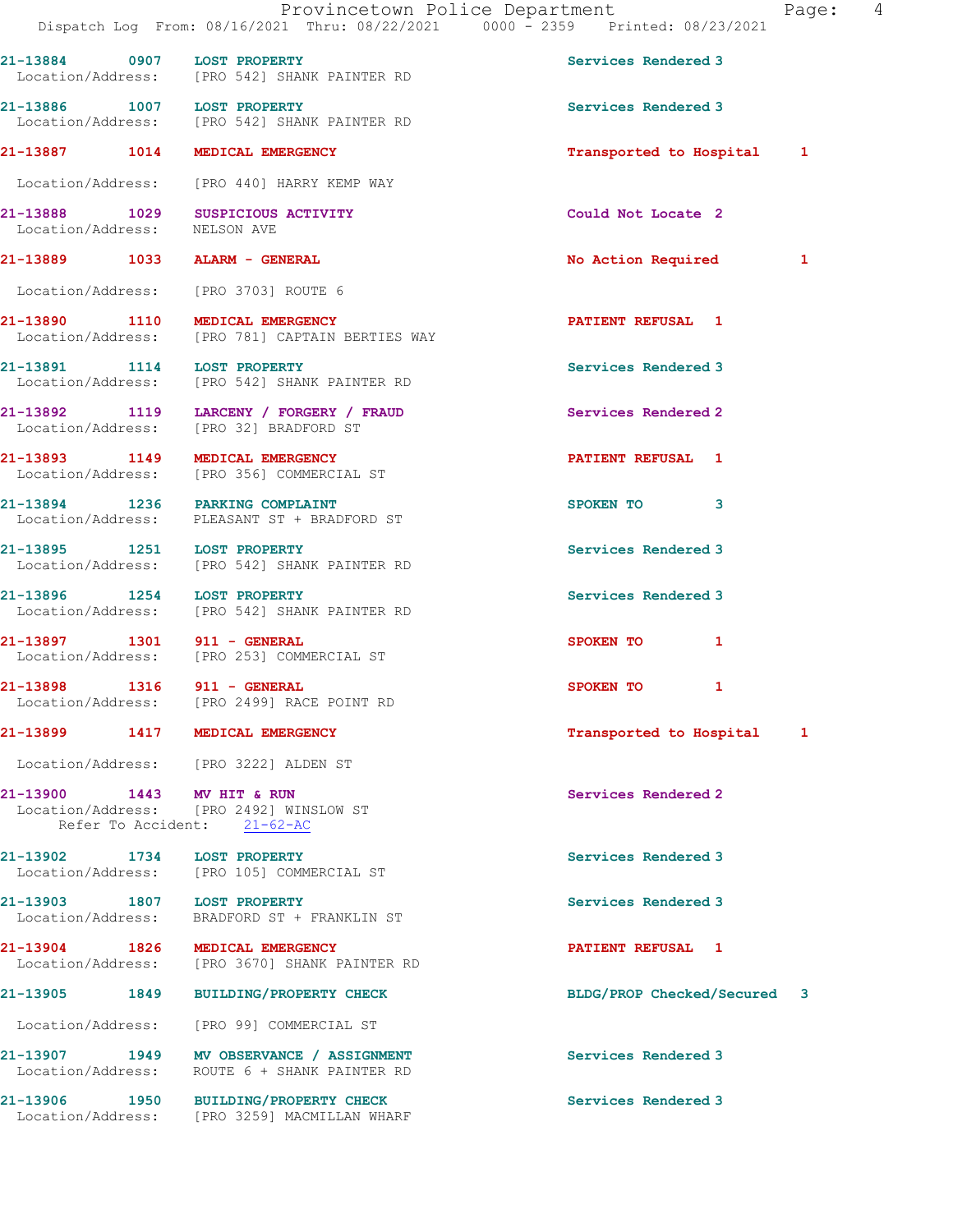21-13908 2009 MV STOP VERBAL WARNING 3 Location/Address: ROUTE 6 + HOWLAND ST 21-13909 2017 MV OBSERVANCE / ASSIGNMENT Services Rendered 3 Location/Address: HOWLAND ST + ROUTE 6 21-13910 2021 MEDICAL EMERGENCY PATIENT REFUSAL 1 Location/Address: [PRO 2540] RACE POINT RD 21-13913 2021 BUILDING/PROPERTY CHECK BLDG/PROP Checked/Secured 3 Location/Address: [PRO 182] COMMERCIAL ST 21-13911 2026 911 - GENERAL **Referred to Other Agency** 1 Location/Address: [PRO 129] COMMERCIAL ST 21-13912 2029 MEDICAL EMERGENCY 2008 2009 2011 2029 PATIENT REFUSAL Location/Address: [PRO 129] COMMERCIAL ST 21-13915 2108 BUILDING/PROPERTY CHECK Services Rendered 3 Location/Address: [PRO 3430] COMMERCIAL ST 21-13917 2128 911 - GENERAL 21 Services Rendered 1<br>
Location/Address: [PRO 344] COMMERCIAL ST [PRO 344] COMMERCIAL ST 21-13919 2210 BUILDING/PROPERTY CHECK BLDG/PROP Checked/Secured 3 Location/Address: [PRO 105] COMMERCIAL ST 21-13920 2244 BUILDING/PROPERTY CHECK BLDG/PROP Checked/Secured 3 Location/Address: [PRO 1646] WINSLOW ST 21-13922 2315 BUILDING/PROPERTY CHECK 2315 Services Rendered 3 Location/Address: [PRO 2977] COMMERCIAL ST 21-13924 2321 BUILDING/PROPERTY CHECK Services Rendered 3 Location/Address: OAK DR 21-13923 2324 MV OBSERVANCE / ASSIGNMENT Services Rendered 3 Location/Address: [PRO 413] CONWELL ST For Date: 08/18/2021 - Wednesday 21-13926 0009 BAR CHECK Services Rendered 3 Location/Address: [PRO 484] MASONIC PL 21-13928 0021 BUILDING/PROPERTY CHECK BLDG/PROP Checked/Secured 3 Location/Address: [PRO 2540] RACE POINT RD 21-13929 0028 NOISE COMPLAINT Services Rendered 3 Location/Address: [PRO 1386] HOWLAND ST 21-13931 0038 BAR CHECK Services Rendered 3

Location: CROWN & ANCHOR -WAVE BAR

Location/Address: [PRO 595] BRADFORD ST

21-13933 0049 NOISE COMPLAINT SPOKEN TO 3 Location/Address: [PRO 1567] COTTAGE ST

21-13935 0144 MV STOP (21-13935 0144 MV STOP VERBAL WARNING 3

BRADFORD ST + HANCOCK ST

Location/Address: [PRO 530] SHANK PAINTER RD

21-13932 0043 MV OBSERVANCE / ASSIGNMENT Services Rendered 3

21-13936 0204 BUILDING/PROPERTY CHECK BLDG/PROP Checked/Secured 3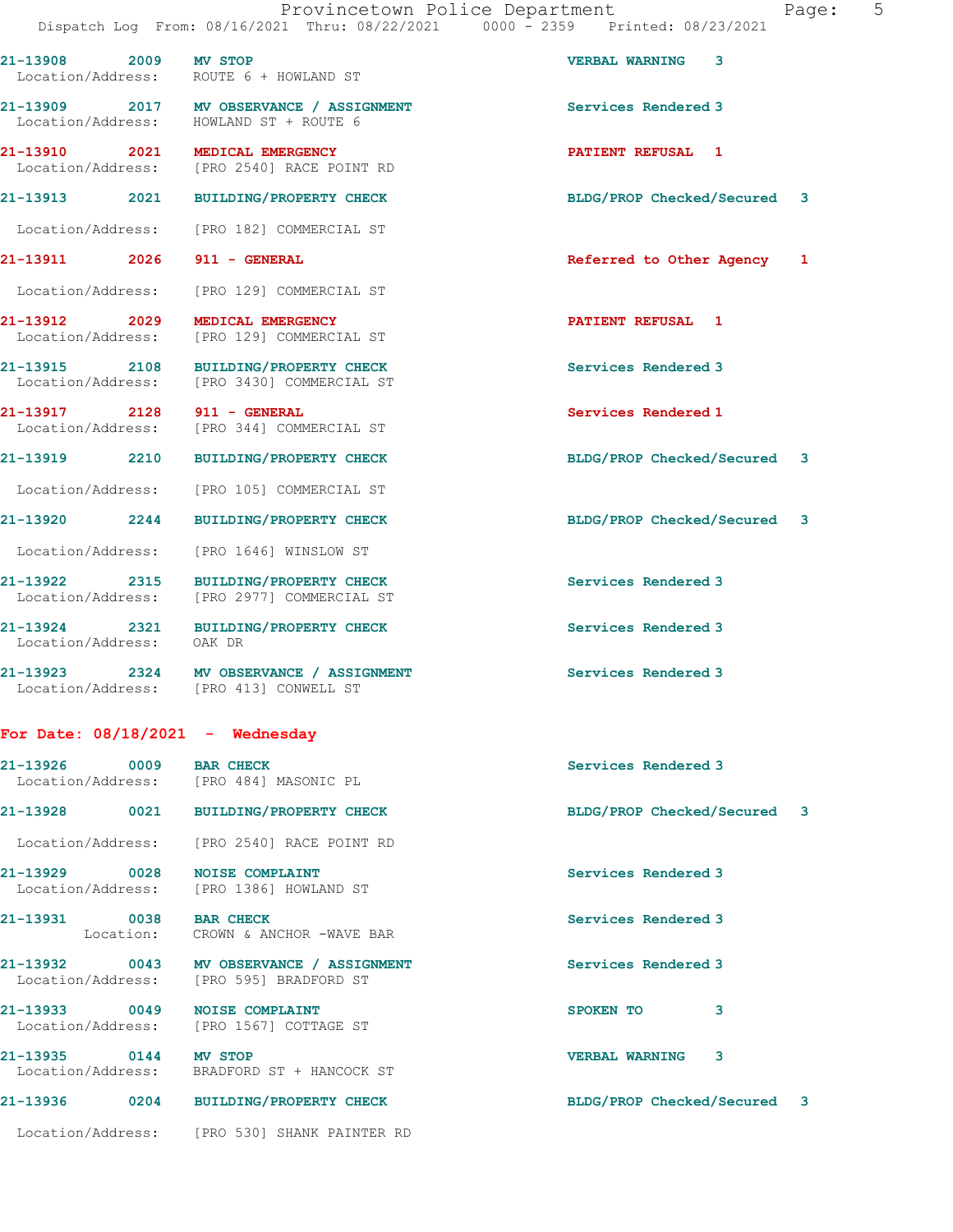Dispatch Log From: 08/16/2021 Thru: 08/22/2021 0000 - 2359 Printed: 08/23/2021

| 21-13937 0238 MV STOP                              |      | Location/Address: BRADFORD ST + SHANK PAINTER RD                                 | <b>VERBAL WARNING 3</b>        |  |
|----------------------------------------------------|------|----------------------------------------------------------------------------------|--------------------------------|--|
|                                                    |      | 21-13938 0246 BUILDING/PROPERTY CHECK                                            | BLDG/PROP Checked/Secured<br>3 |  |
|                                                    |      | Location/Address: [PRO 413] CONWELL ST                                           |                                |  |
| 21-13939 0247                                      |      | <b>BUILDING/PROPERTY CHECK</b>                                                   | BLDG/PROP Checked/Secured 3    |  |
|                                                    |      | Location/Address: [PRO 2490] PROVINCELANDS RD                                    |                                |  |
| 21-13940 0254 MV STOP                              |      | Location/Address: [PRO 2490] PROVINCELANDS RD                                    | <b>VERBAL WARNING</b><br>3     |  |
| 21-13941 0316 MV STOP<br>Location/Address: ROUTE 6 |      |                                                                                  | <b>VERBAL WARNING</b><br>3     |  |
|                                                    |      | 21-13942 0325 NOISE COMPLAINT<br>Location/Address: [PRO 3432] COMMERCIAL ST      | SPOKEN TO<br>3                 |  |
|                                                    |      | 21-13943 0345 NOISE COMPLAINT<br>Location/Address: [PRO 575] WINSLOW ST          | Services Rendered 3            |  |
|                                                    |      | 21-13944 0451 MV OBSERVANCE / ASSIGNMENT<br>Location/Address: ROUTE 6 + SNAIL RD | Services Rendered 3            |  |
|                                                    |      | 21-13945 0555 BUILDING/PROPERTY CHECK                                            | BLDG/PROP Checked/Secured 3    |  |
|                                                    |      | Location/Address: [PRO 3703] ROUTE 6                                             |                                |  |
|                                                    |      | 21-13946 0559 MEDICAL EMERGENCY<br>Location/Address: [PRO 1892] SHANK PAINTER RD | PATIENT REFUSAL 1              |  |
|                                                    |      | 21-13947 0641 FLIGHT COVERAGE<br>Location/Address: [PRO 516] RACE POINT RD       | Services Rendered 3            |  |
|                                                    |      | 21-13948 0724 SERVICE CALL - POLICE<br>Location/Address: [PRO 516] RACE POINT RD | Services Rendered 3            |  |
|                                                    |      | 21-13949 0758 BUILDING/PROPERTY CHECK                                            | BLDG/PROP Checked/Secured 3    |  |
|                                                    |      | Location/Address: [PRO 3259] MACMILLAN WHARF                                     |                                |  |
| 21-13951                                           | 0829 | MV STOP<br>Location/Address: [PRO 595] BRADFORD ST                               | <b>VERBAL WARNING</b><br>3     |  |
| 21-13953 0925                                      |      | SUSPICIOUS ACTIVITY<br>Location/Address: [PRO 3033] COMMERCIAL ST                | SPOKEN TO<br>$\overline{2}$    |  |
|                                                    |      | 21-13954 0941 MV OBSERVANCE / ASSIGNMENT<br>Location/Address: ROUTE 6 + SNAIL RD | Services Rendered 3            |  |
|                                                    |      | 21-13955 0941 MEDICAL EMERGENCY                                                  | No Action Required<br>1        |  |
|                                                    |      | Location/Address: [PRO 1509] BRADFORD ST                                         |                                |  |
| 21-13956                                           | 0950 | <b>BUILDING/PROPERTY CHECK</b>                                                   | BLDG/PROP Checked/Secured<br>3 |  |
|                                                    |      | Location/Address: [PRO 444] HIGH POLE HILL                                       |                                |  |
| 21-13957 0954                                      |      | <b>MEDICAL EMERGENCY</b><br>Location/Address: [PRO 3287] ROUTE 6                 | PATIENT REFUSAL 1              |  |
|                                                    |      | 21-13959 1052 PARKING COMPLAINT<br>Location/Address: [PRO 831] COMMERCIAL ST     | Services Rendered 3            |  |
| 21-13960 1112                                      |      | <b>LOST PROPERTY</b><br>Location/Address: [PRO 437] FREEMAN ST                   | Services Rendered 3            |  |
| 21-13961 1118                                      |      | MEDICAL EMERGENCY                                                                | Transported to Hospital<br>1   |  |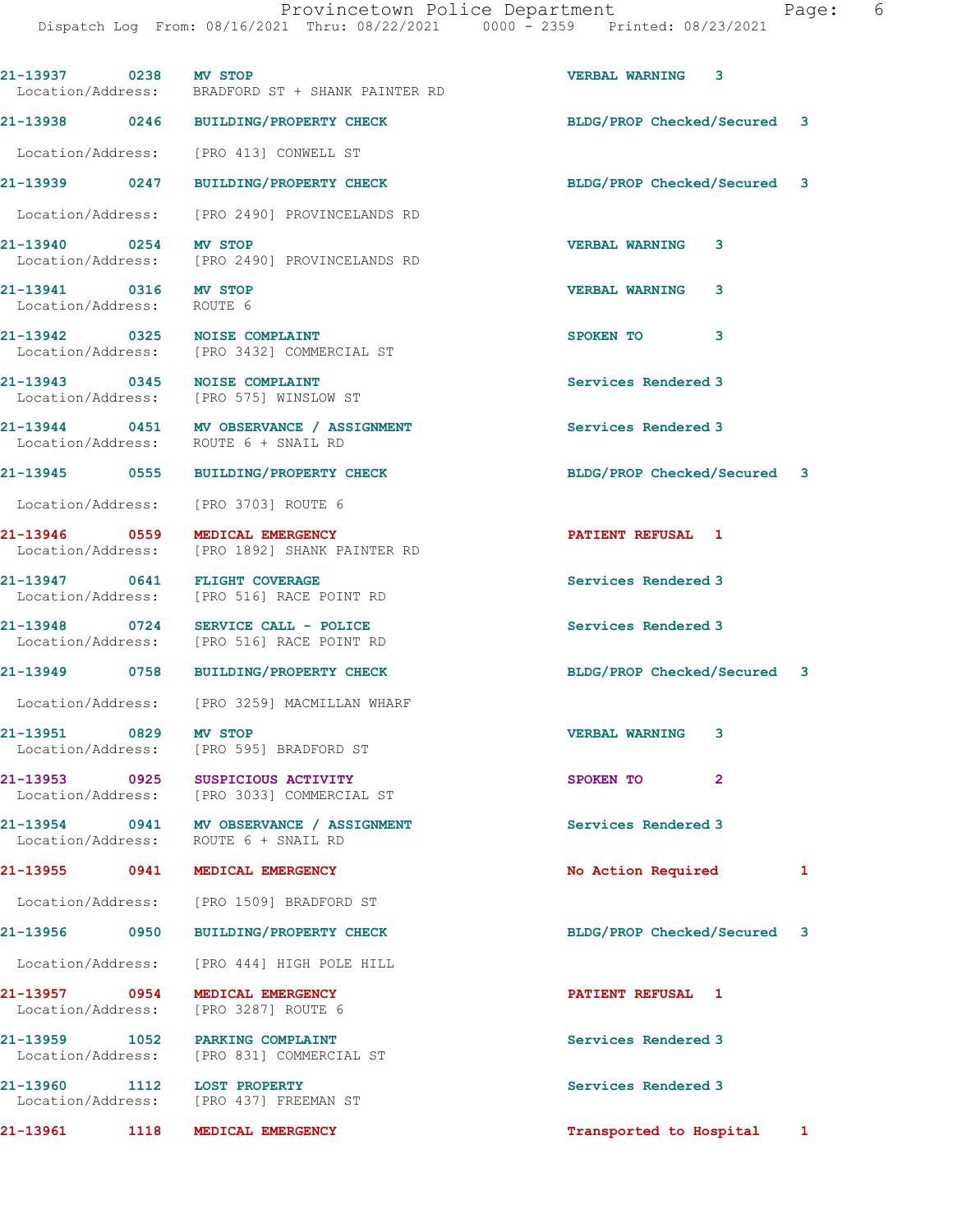|                               | Location/Address: [PRO 1463] COMMERCIAL ST                                                 |                             |   |
|-------------------------------|--------------------------------------------------------------------------------------------|-----------------------------|---|
|                               | 21-13962 1122 ALARM - FIRE<br>Location/Address: [PRO 3703] ROUTE 6                         | False Alarm 1               |   |
|                               | 21-13965 1215 LOST PROPERTY<br>Location/Address: [PRO 1953] COMMERCIAL ST                  | Services Rendered 3         |   |
| 21-13967 1230 FOLLOW UP       | Location/Address: [PRO 542] SHANK PAINTER RD                                               | Services Rendered 2         |   |
|                               | 21-13968 1300 911 - GENERAL<br>Location/Address: [PRO 429] DYER ST                         | SPOKEN TO 1                 |   |
|                               | 21-13969 1317 MV OBSERVANCE / ASSIGNMENT<br>Location/Address: ROUTE 6 + SNAIL RD           | Services Rendered 3         |   |
|                               | 21-13970 1321 911 - GENERAL<br>Location/Address: [PRO 2977] COMMERCIAL ST                  | SPOKEN TO 1                 |   |
|                               | 21-13971 1329 BUILDING/PROPERTY CHECK<br>Location/Address: [PRO 2977] COMMERCIAL ST        | Services Rendered 3         |   |
| 21-13973 1340 HAZARDS         |                                                                                            | Referred to Other Agency 2  |   |
| Location/Address: COURT ST    |                                                                                            |                             |   |
|                               | 21-13974 1342 MEDICAL EMERGENCY                                                            | Transported to Hospital     | 1 |
|                               | Location/Address: [PRO 72] PROVINCELANDS RD                                                |                             |   |
|                               | 21-13975 1355 MEDICAL EMERGENCY                                                            | Transported to Hospital     | 1 |
|                               | Location/Address: [PRO 451] JOHNSON ST                                                     |                             |   |
|                               | 21-13976 1438 PARKING COMPLAINT<br>Location/Address: [PRO 2520] PRINCE ST                  | Services Rendered 3         |   |
|                               | 21-13977 1442 BUILDING/PROPERTY CHECK<br>Location/Address: [PRO 2512] JEROME SMITH RD      | Services Rendered 3         |   |
|                               | 21-13978 1518 MEDICAL EMERGENCY                                                            | Transported to Hospital 1   |   |
|                               | Location/Address: [PRO 440] HARRY KEMP WAY                                                 |                             |   |
| 21-13980 1538                 | <b>LOST PROPERTY</b><br>Location/Address: [PRO 2490] PROVINCELANDS RD                      | Services Rendered 3         |   |
| Location/Address: CONWELL ST  | 21-13983 1643 MV OBSERVANCE / ASSIGNMENT                                                   | Services Rendered 3         |   |
|                               | 21-13984 1644 MEDICAL EMERGENCY                                                            | Transported to Hospital     | 1 |
|                               | Location/Address: [PRO 440] HARRY KEMP WAY                                                 |                             |   |
|                               | 21-13985 1731 MV OBSERVANCE / ASSIGNMENT<br>Location/Address: HIGH POLE HILL + BRADFORD ST | Services Rendered 3         |   |
| Location/Address: STANDISH ST | 21-13987 1856 PARKING COMPLAINT                                                            | Services Rendered 3         |   |
|                               | 21-13991 2053 911 - GENERAL<br>Location/Address: PROVINCELANDS RD + BRADFORD ST EXT        | Services Rendered 1         |   |
|                               | 21-13992 2059 MEDICAL EMERGENCY<br>Location/Address: PROVINCELANDS RD + BRADFORD ST EXT    | PATIENT REFUSAL 1           |   |
|                               | 21-13993 2110 BUILDING/PROPERTY CHECK                                                      | BLDG/PROP Checked/Secured 3 |   |
|                               | Location/Address: [PRO 512] PRINCE ST                                                      |                             |   |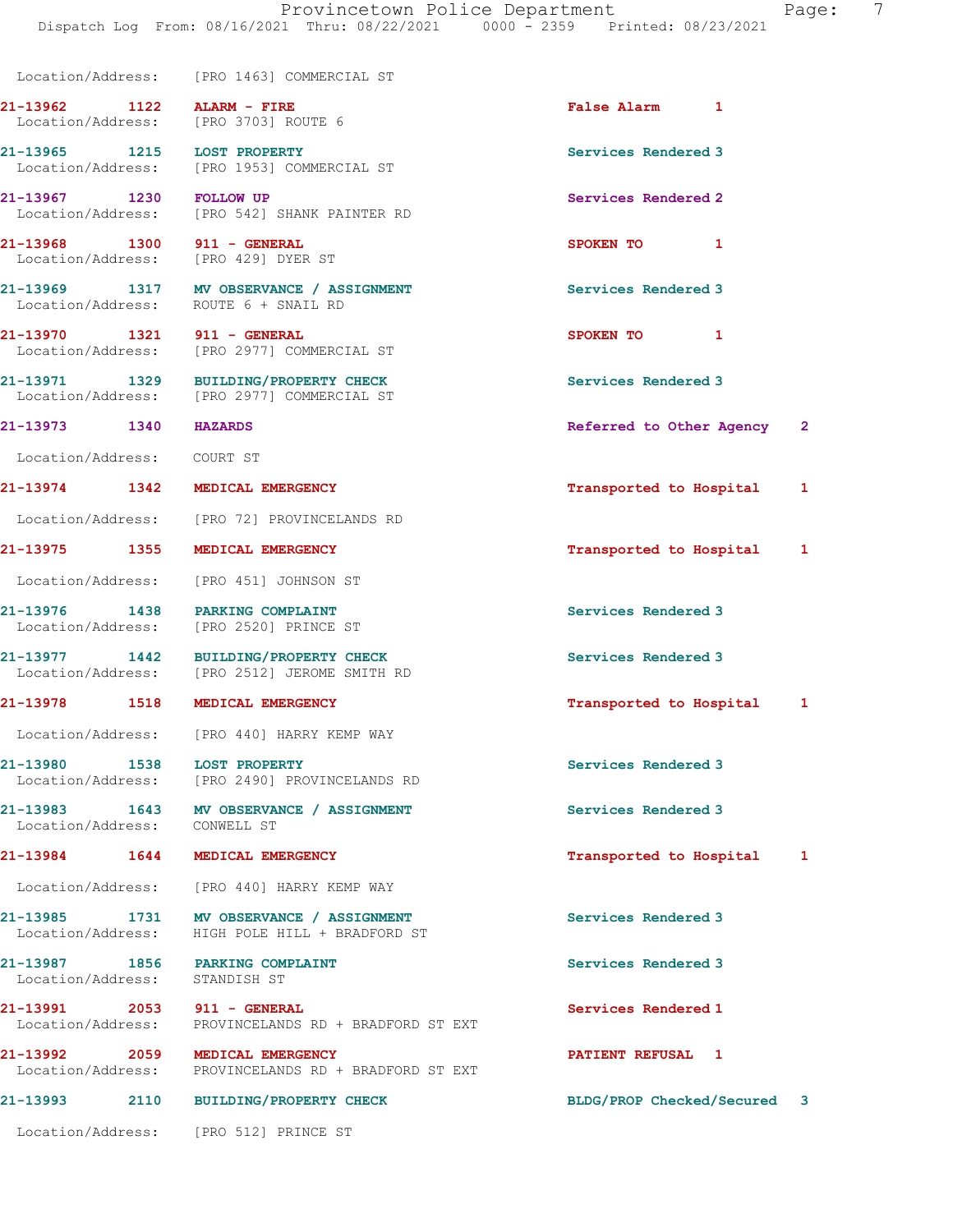|                                   | 21-13994 2212 MV OBSERVANCE / ASSIGNMENT<br>Location/Address: BRADFORD ST + HIGH POLE HILL   | Services Rendered 3         |
|-----------------------------------|----------------------------------------------------------------------------------------------|-----------------------------|
|                                   | 21-13996 2218 MEDICAL EMERGENCY                                                              | Transported to Hospital 1   |
|                                   | Location/Address: [PRO 221] COMMERCIAL ST                                                    |                             |
| 21-13997 2236 BAR CHECK           | Location/Address: [PRO 208] COMMERCIAL ST                                                    | Services Rendered 3         |
|                                   | 21-13998 2238 BUILDING/PROPERTY CHECK<br>Location/Address: [PRO 3259] MACMILLAN WHARF        | Services Rendered 3         |
|                                   | 21-13999 2244 MV OBSERVANCE / ASSIGNMENT<br>Location/Address: BRADFORD ST + SHANK PAINTER RD | Services Rendered 3         |
|                                   | 21-14000 2245 DISORDERLY<br>Location/Address: [PRO 4136] BRADFORD ST                         | Peace Restored 1            |
| 21-14001 2322 MEDICAL EMERGENCY   | Location/Address: [PRO 2909] COMMERCIAL ST                                                   | PATIENT REFUSAL 1           |
| 21-14002 2343 BY-LAW VIOLATION    | Location/Address: [PRO 3276] COMMERCIAL ST                                                   | Services Rendered 2         |
| 21-14003 2350 ALARM - GENERAL     | Location/Address: [PRO 357] COMMERCIAL ST                                                    | False Alarm 1               |
|                                   | 21-14004 2354 ALARM - FIRE<br>Location/Address: [PRO 312] COMMERCIAL ST                      | False Alarm 1               |
| For Date: $08/19/2021$ - Thursday |                                                                                              |                             |
|                                   | 21-14006 0033 FOLLOW UP<br>Location/Address: [PRO 1714] COMMERCIAL ST                        | Services Rendered 2         |
| 21-14007 0045 911 - GENERAL       | Location/Address: [PRO 2129] COMMERCIAL ST                                                   | False Alarm 1               |
|                                   | 21-14008 0100 NOISE COMPLAINT<br>Location/Address: [PRO 4125] HARBOR HILL RD                 | SPOKEN TO 3                 |
|                                   | 21-14010 0116 BUILDING/PROPERTY CHECK                                                        | BLDG/PROP Checked/Secured 3 |
|                                   | Location/Address: [PRO 530] SHANK PAINTER RD                                                 |                             |
|                                   | 21-14011 0118 BUILDING/PROPERTY CHECK<br>Location/Address: [PRO 3430] COMMERCIAL ST          | Services Rendered 3         |
| Location/Address:                 | 21-14012 0121 MV OBSERVANCE / ASSIGNMENT<br>SHANK PAINTER RD + JEROME SMITH RD               | Services Rendered 3         |
| 21-14013 0121 MV COMPLAINT        | Location/Address:     COURT ST + SHANK PAINTER RD                                            | Services Rendered 2         |
| 21-14014 0126 DISORDERLY          | Location/Address: [PRO 300] COMMERCIAL ST                                                    | Peace Restored 1            |
|                                   | 21-14016 0231 BUILDING/PROPERTY CHECK<br>Location/Address: [PRO 3430] COMMERCIAL ST          | Services Rendered 3         |
| Location/Address:                 | 21-14017 0238 BUILDING/PROPERTY CHECK<br>[PRO 2540] RACE POINT RD                            | Services Rendered 3         |
|                                   | 21-14018 0243 BUILDING/PROPERTY CHECK<br>Location/Address: [PRO 2499] RACE POINT RD          | Services Rendered 3         |
| 21-14019 0250 LOST PROPERTY       | Location/Address: [PRO 542] SHANK PAINTER RD                                                 | Services Rendered 3         |
|                                   |                                                                                              |                             |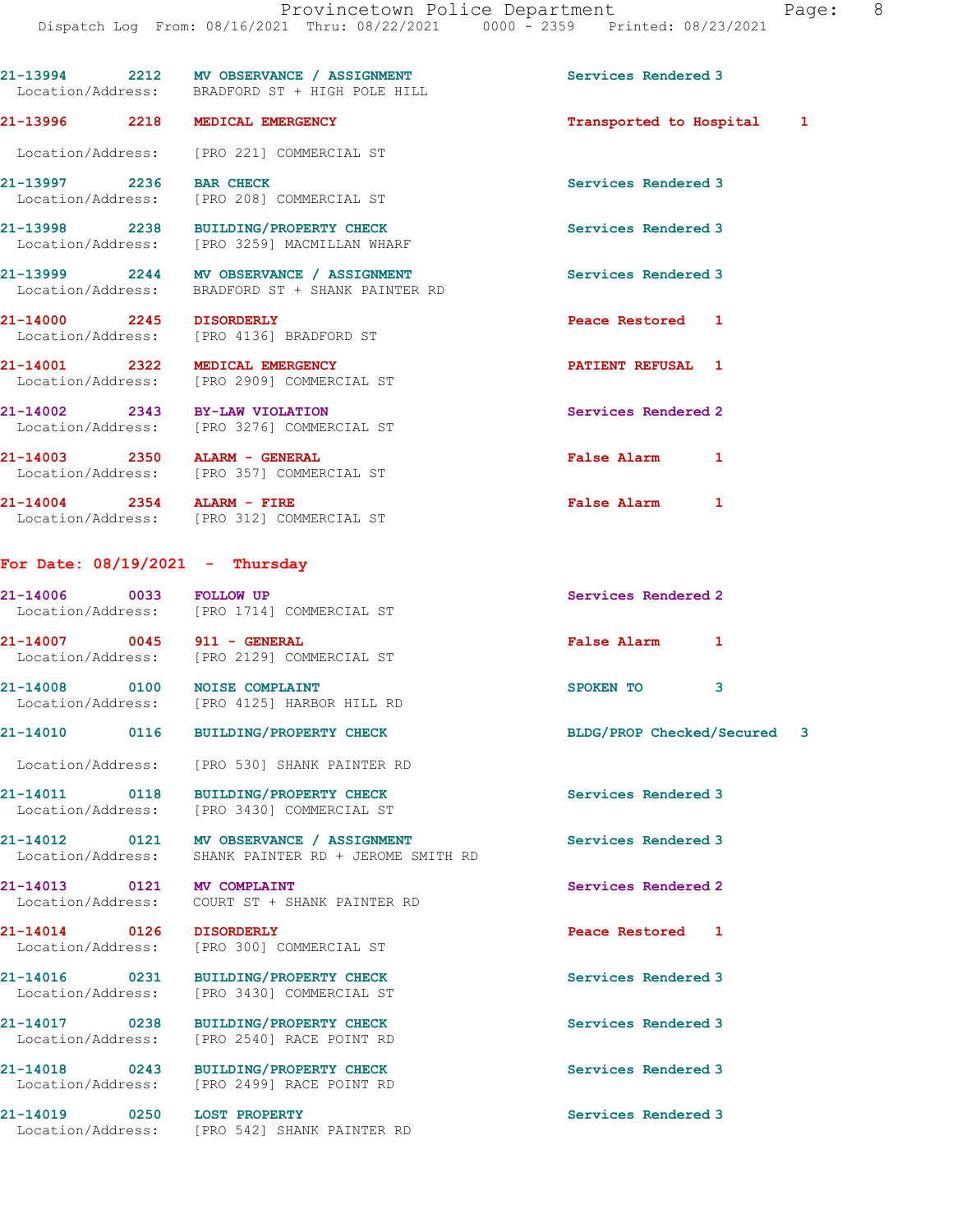21-14020 0354 ALARM - GENERAL False Alarm 1 Location/Address: [PRO 516] RACE POINT RD 21-14021 0414 BUILDING/PROPERTY CHECK BLDG/PROP Checked/Secured 3 Location/Address: [PRO 545] SHANK PAINTER RD 21-14022 0422 BUILDING/PROPERTY CHECK Services Rendered 3 Location/Address: OAK DR 21-14023 0438 BUILDING/PROPERTY CHECK Services Rendered 3<br>
Location/Address: [PRO 3259] MACMILLAN WHARF [PRO 3259] MACMILLAN WHARF 21-14024 0615 SERVICE CALL - POLICE 20 Services Rendered 3 2 Location/Address: [PRO 516] RACE POINT RD 21-14025 0628 MV OBSERVANCE / ASSIGNMENT Services Rendered 3 Location/Address: [PRO 1892] SHANK PAINTER RD 21-14027 0843 MV OBSERVANCE / ASSIGNMENT Services Rendered 3 Location/Address: ROUTE 6 + SNAIL RD 21-14028 0856 ASSIST DEPARTMENT / MUTUAL AID Services Rendered 3 Location/Address: [PRO 542] SHANK PAINTER RD 21-14029 0908 911 - GENERAL Services Rendered 1 Location/Address: [PRO 542] SHANK PAINTER RD 21-14030 0924 ASSIST CITIZEN Services Rendered 3 Location/Address: [PRO 542] SHANK PAINTER RD 21-14031 0938 PROPERTY DAMAGE Services Rendered 3 Location/Address: [PRO 3908] COMMERCIAL ST Refer To Accident: 21-63-AC 21-14033 0955 MEDICAL EMERGENCY Transported to Hospital 1 Location/Address: [PRO 440] HARRY KEMP WAY 21-14036 1001 HARASSMENT / THREATS Services Rendered 2 Location/Address: [PRO 742] BRADFORD ST 21-14034 1005 LOST PROPERTY Services Rendered 3 Location/Address: [PRO 542] SHANK PAINTER RD 21-14035 1016 MEDICAL EMERGENCY Transported to Hospital 1 Location/Address: [PRO 3252] COMMERCIAL ST 21-14038 1035 MV COMPLAINT **1200 COMPLAINT** Referred to Other Agency 2 Location/Address: [PRO 526] RYDER ST EXT 21-14039 1040 HAZARDS Services Rendered 2 Location/Address: [PRO 350] COMMERCIAL ST 21-14041 1056 LARCENY / FORGERY / FRAUD Services Rendered 2 Location/Address: [PRO 542] SHANK PAINTER RD 21-14045 1205 LOST PROPERTY Services Rendered 3 Location/Address: [PRO 542] SHANK PAINTER RD 21-14044 1207 BUILDING/PROPERTY CHECK BLDG/PROP Checked/Secured 3 Location/Address: [PRO 2512] JEROME SMITH RD 21-14047 1302 DISTURBANCE - FIGHT / ARGUMENT Services Rendered 1 Location/Address: [PRO 415] CONWELL ST

21-14048 1313 BUILDING/PROPERTY CHECK BLDG/PROP Checked/Secured 3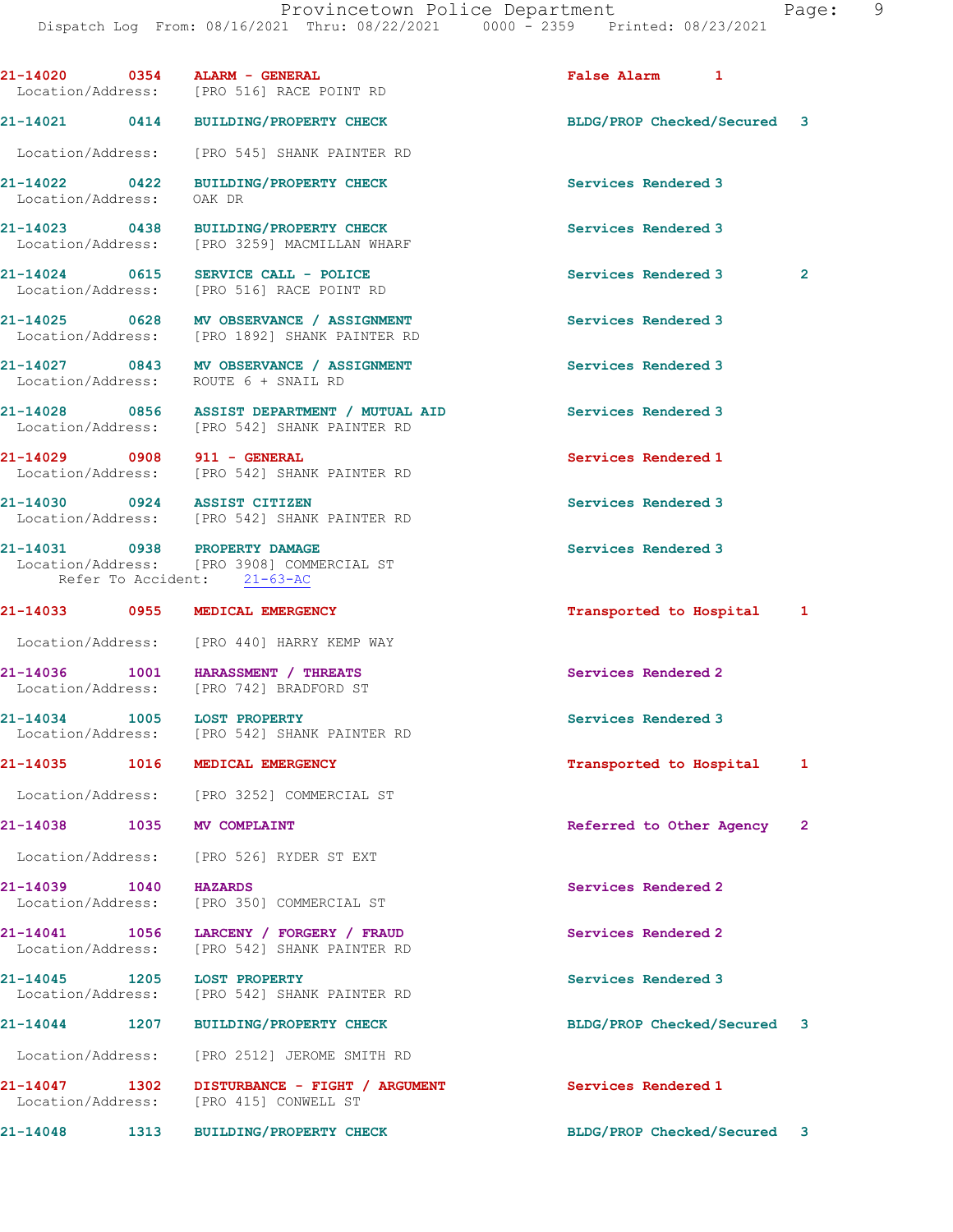|                                                        |      | Location/Address: [PRO 444] HIGH POLE HILL                                                                       |                             |  |
|--------------------------------------------------------|------|------------------------------------------------------------------------------------------------------------------|-----------------------------|--|
|                                                        |      | 21-14049 1429 BUILDING/PROPERTY CHECK<br>Location/Address: [PRO 564] BAYBERRY AVE                                | Services Rendered 3         |  |
|                                                        |      | 21-14050 1453 BUILDING/PROPERTY CHECK                                                                            | BLDG/PROP Checked/Secured 3 |  |
|                                                        |      | Location/Address: [PRO 3430] COMMERCIAL ST                                                                       |                             |  |
|                                                        |      | 21-14051   1615   MEDICAL EMERGENCY<br>Location/Address: [PRO 3431] COMMERCIAL ST<br>Refer To Accident: 21-64-AC | <b>PATIENT REFUSAL 1</b>    |  |
| 21-14052 1621 GENERAL INFO                             |      | Location/Address: [PRO 3296] SHANK PAINTER RD                                                                    | Services Rendered 3         |  |
|                                                        |      | 21-14053 1630 LARCENY / FORGERY / FRAUD<br>Location/Address: [PRO 3908] COMMERCIAL ST                            | <b>Services Rendered 2</b>  |  |
|                                                        |      | 21-14054 1632 PARKING COMPLAINT<br>Location/Address: [PRO 536] SHANK PAINTER RD                                  | Services Rendered 3         |  |
| 21-14058 1728 LOST PROPERTY<br>Location: DOWN TOWN     |      |                                                                                                                  | Services Rendered 3         |  |
| 21-14061 1745 FOLLOW UP                                |      | Location/Address: BRADFORD ST + CENTER ST                                                                        | SPOKEN TO 2                 |  |
|                                                        |      | 21-14064 1803 ASSIST DEPARTMENT / MUTUAL AID<br>Location/Address: [PRO 542] SHANK PAINTER RD                     | <b>Services Rendered 3</b>  |  |
| 21-14065 1819 MV STOP                                  |      | Location/Address: [PRO 49] BRADFORD ST                                                                           | <b>VERBAL WARNING 3</b>     |  |
|                                                        |      | 21-14066 1827 MV OBSERVANCE / ASSIGNMENT<br>Location/Address: BRADFORD ST + STANDISH ST                          | Services Rendered 3         |  |
|                                                        |      | 21-14067 1831 MEDICAL EMERGENCY                                                                                  | Transported to Hospital 1   |  |
|                                                        |      | Location/Address: [PRO 2605] COMMERCIAL ST                                                                       |                             |  |
| 21-14068 1834 BAR CHECK                                |      | Location/Address: [PRO 146] COMMERCIAL ST                                                                        | Services Rendered 3         |  |
| 21-14069 1850                                          |      | SERVICE CALL - POLICE<br>Location/Address: [PRO 146] COMMERCIAL ST                                               | Services Rendered 3         |  |
| 21-14070 1854 MV STOP<br>Location/Address: BRADFORD ST |      |                                                                                                                  | <b>VERBAL WARNING</b><br>3  |  |
|                                                        |      | 21-14071 1919 MEDICAL EMERGENCY<br>Location/Address: [PRO 3259] MACMILLAN WHARF                                  | PATIENT REFUSAL 1           |  |
|                                                        |      | 21-14072 1952 TRESPASS<br>Location/Address: [PRO 1214] WINTHROP ST                                               | Services Rendered 2         |  |
|                                                        |      | 21-14076 2051 MV OBSERVANCE / ASSIGNMENT<br>Location/Address: ROUTE 6 + CONWELL ST                               | Services Rendered 3         |  |
|                                                        |      | 21-14077 2106 MV OBSERVANCE / ASSIGNMENT<br>Location/Address: [PRO 4041] BRADFORD ST                             | Services Rendered 3         |  |
|                                                        |      | 21-14078 2112 BUILDING/PROPERTY CHECK                                                                            | BLDG/PROP Checked/Secured 3 |  |
|                                                        |      | Location/Address: [PRO 379] COMMERCIAL ST                                                                        |                             |  |
|                                                        |      | 21-14079 2122 MV OBSERVANCE / ASSIGNMENT<br>Location/Address: HOWLAND ST + BRADFORD ST                           | Services Rendered 3         |  |
| 21-14080                                               | 2129 | <b>MV STOP</b>                                                                                                   | <b>VERBAL WARNING 3</b>     |  |
|                                                        |      |                                                                                                                  |                             |  |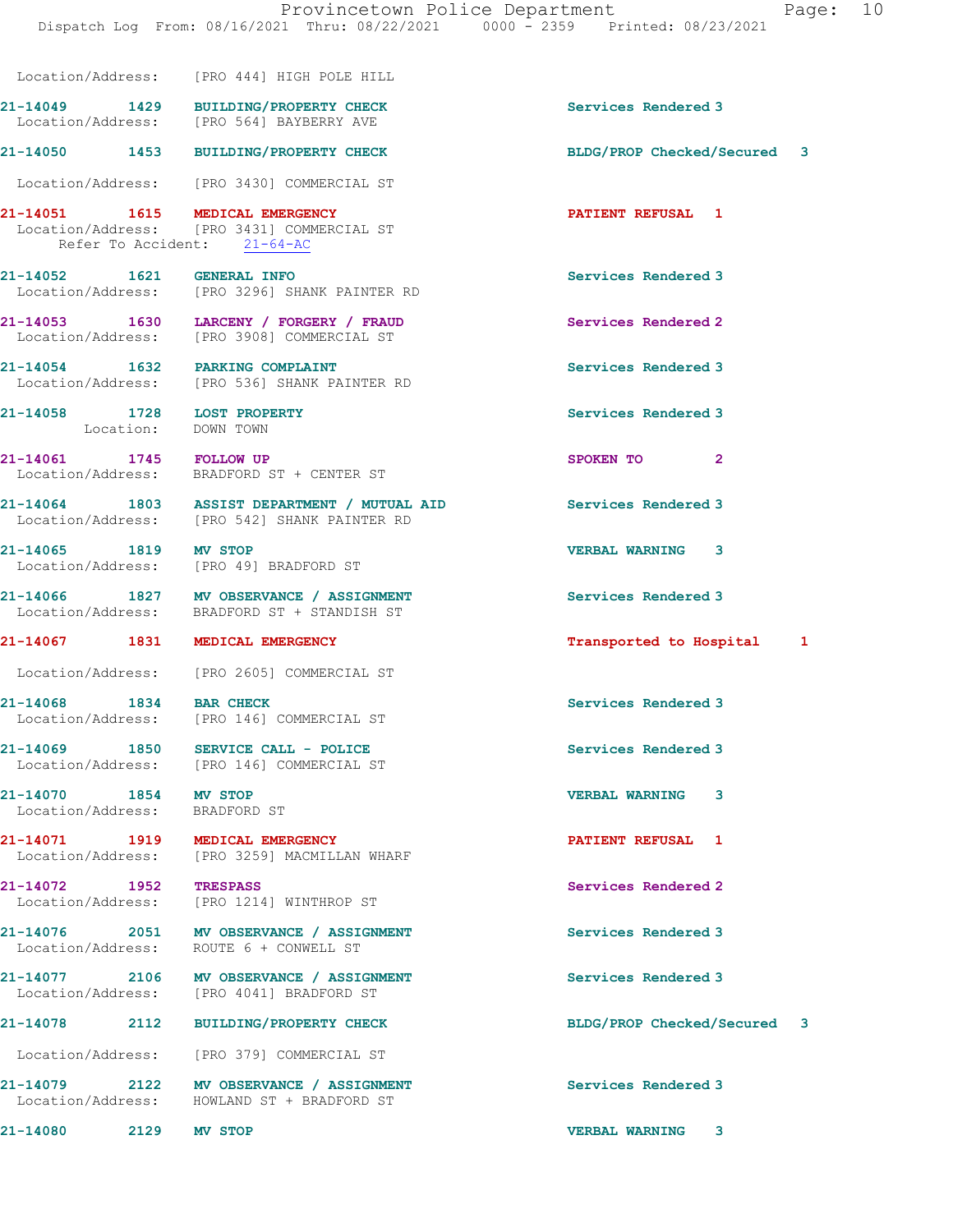|                                               |                                                                     | Provincetown Police Department                                                 | 11<br>Page: |
|-----------------------------------------------|---------------------------------------------------------------------|--------------------------------------------------------------------------------|-------------|
|                                               |                                                                     | Dispatch Log From: 08/16/2021 Thru: 08/22/2021 0000 - 2359 Printed: 08/23/2021 |             |
|                                               | Location/Address: [PRO 1886] BRADFORD ST                            |                                                                                |             |
| 21-14081 2130<br>Location/Address: CONWELL ST | MV STOP                                                             | 3<br><b>VERBAL WARNING</b>                                                     |             |
| 2131<br>21-14082                              | <b>MV STOP</b><br>Location/Address: [PRO 536] SHANK PAINTER RD      | 3<br><b>VERBAL WARNING</b>                                                     |             |
| 21-14084                                      | 2139 BUILDING/PROPERTY CHECK                                        | BLDG/PROP Checked/Secured 3                                                    |             |
|                                               | Location/Address: [PRO 446] HOWLAND ST                              |                                                                                |             |
| 2146<br>21-14085<br>Location/Address:         | <b>MV OBSERVANCE / ASSIGNMENT</b><br>ROUTE 6 + SNAIL RD             | Services Rendered 3                                                            |             |
| Location/Address:                             | 21-14086 2149 LARCENY / FORGERY / FRAUD<br>[PRO 3094] COMMERCIAL ST | $\overline{2}$<br>SPOKEN TO                                                    |             |

21-14089 2213 MV STOP VERBAL WARNING 3 Location/Address: [PRO 1789] BRADFORD ST

21-14092 2320 HAZARDS SPOKEN TO 2 Location/Address: [PRO 2977] COMMERCIAL ST

21-14095 2351 MV STOP Vehicle Towed 3 Location/Address: [PRO 1952] COMMERCIAL ST + CENTER ST

For Date: 08/20/2021 - Friday

| 21-14096<br>0003<br>Location/Address:                                                                                               | <b>LOST PROPERTY</b><br>[PRO 542] SHANK PAINTER RD   | Services Rendered 3   |
|-------------------------------------------------------------------------------------------------------------------------------------|------------------------------------------------------|-----------------------|
| 21-14099<br>0024<br>Location/Address:                                                                                               | $911 - \text{GENERAL}$<br>[PRO 4103] OFF CONWELL ST  | Services Rendered 1   |
| 21-14100<br>0028<br>Location/Address:                                                                                               | MV OBSERVANCE / ASSIGNMENT<br>BRADFORD ST + RYDER ST | Services Rendered 3   |
| 21-14101<br>0034<br>the contract of the contract of the contract of the contract of the contract of the contract of the contract of | MV STOP                                              | <b>VERBAL WARNING</b> |

Location/Address: COMMERCIAL ST + RYDER ST

21-14102 0058 ALARM - GENERAL **False Alarm** 1 Location/Address: [PRO 3710] COMMERCIAL ST

21-14104 0108 MV OBSERVANCE / ASSIGNMENT Services Rendered 3 Location/Address: [PRO 94] BRADFORD ST

21-14105 0118 MV OBSERVANCE / ASSIGNMENT Services Rendered 3 Location/Address: SHANK PAINTER RD + BRADFORD ST

21-14107 0242 HARASSMENT / THREATS SPOKEN TO 2 Location/Address: CONWELL ST

21-14108 0246 BUILDING/PROPERTY CHECK BLDG/PROP Checked/Secured 3

Location/Address: [PRO 3259] MACMILLAN WHARF

21-14109 0250 NOISE COMPLAINT SPOKEN TO 3 Location/Address: [PRO 575] WINSLOW ST

Location/Address: POINT ST

21-14112 0314 ALARM - FIRE False Alarm 1 Location/Address: [PRO 560] TREMONT ST

21-14111 0254 NOISE COMPLAINT SPOKEN TO 3

21-14114 0455 BUILDING/PROPERTY CHECK Services Rendered 3 Location/Address: [PRO 3317] CEMETERY RD

21-14115 0457 BUILDING/PROPERTY CHECK Services Rendered 3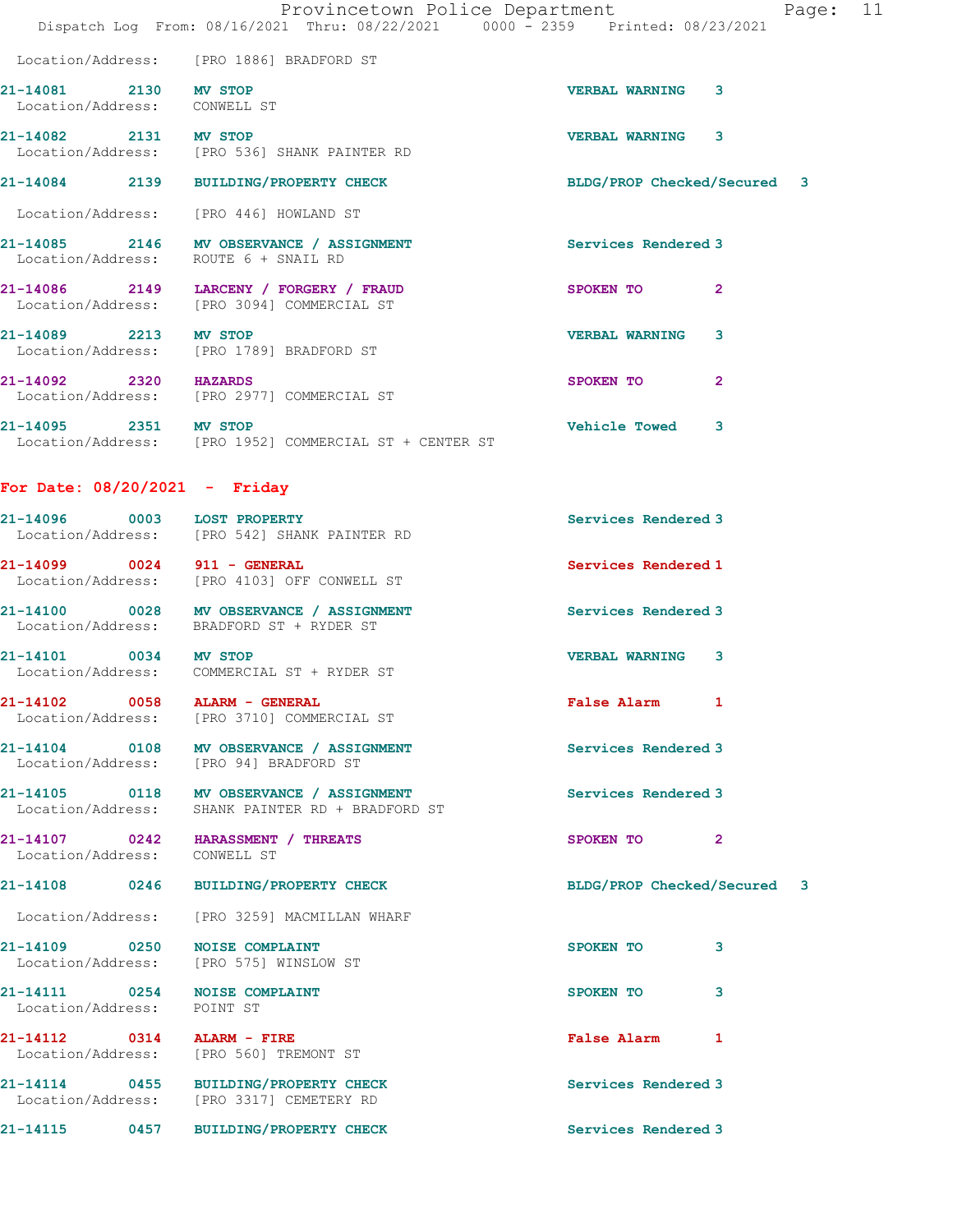|                        |      | Provincetown Police Department<br>Dispatch Log From: 08/16/2021 Thru: 08/22/2021 0000 - 2359 Printed: 08/23/2021 |                            | Page: 12     |  |
|------------------------|------|------------------------------------------------------------------------------------------------------------------|----------------------------|--------------|--|
|                        |      | Location/Address: [PRO 3318] CEMETERY RD                                                                         |                            |              |  |
|                        |      | 21-14116 0530 MV OBSERVANCE / ASSIGNMENT<br>Location/Address: [PRO 447] JEROME SMITH RD                          | Services Rendered 3        |              |  |
| 21-14117 0549 TRESPASS |      | Location/Address: [PRO 1214] WINTHROP ST<br>Refer To Arrest: 21-149-AR                                           | Arrest(s) Made 2           |              |  |
|                        |      | 21-14118 0605 SERVICE CALL - POLICE<br>Location/Address: [PRO 516] RACE POINT RD                                 | Services Rendered 3        | 4            |  |
|                        |      | 21-14120 0718 HARASSMENT / THREATS<br>Location/Address: [PRO 542] SHANK PAINTER RD                               | Services Rendered 2        |              |  |
|                        |      | 21-14121 0749 PARKING COMPLAINT                                                                                  | Referred to Other Agency   | 3            |  |
|                        |      | Location/Address: [PRO 526] RYDER ST EXT                                                                         |                            |              |  |
| 21-14122 0814 HAZARDS  |      | Location/Address: [PRO 2513] ROUTE 6                                                                             | Services Rendered 2        |              |  |
|                        |      | 21-14123 0822 ESCORT / TRANSPORT                                                                                 | <b>Transferred Custody</b> | 3            |  |
|                        |      | Location/Address: [PRO 542] SHANK PAINTER RD<br>Refer To Arrest: 21-149-AR                                       |                            |              |  |
|                        |      | 21-14124 0851 LOST PROPERTY<br>Location/Address: [PRO 542] SHANK PAINTER RD                                      | Services Rendered 3        |              |  |
|                        |      | 21-14125 0923 MEDICAL EMERGENCY                                                                                  | Transported to Hospital 1  |              |  |
|                        |      | Location/Address: [PRO 440] HARRY KEMP WAY                                                                       |                            |              |  |
|                        |      | 21-14126 0940 911 - GENERAL<br>Location/Address: [PRO 2044] COMMERCIAL ST                                        | Services Rendered 1        |              |  |
|                        |      | 21-14127 0950 MEDICAL EMERGENCY<br>Location/Address: [PRO 943] HARRY KEMP WAY                                    | <b>PATIENT REFUSAL 1</b>   |              |  |
| 21-14128               |      | 911 - GENERAL<br>Location/Address: [PRO 1289] BRADFORD ST                                                        | Services Rendered 1        |              |  |
| 21-14129 0959          |      | SERVICE CALL - POLICE<br>Location/Address: [PRO 564] BAYBERRY AVE                                                | Services Rendered 3        |              |  |
|                        |      | 21-14130 1013 LOST PROPERTY<br>Location/Address: [PRO 542] SHANK PAINTER RD                                      | Services Rendered 3        |              |  |
|                        |      | 21-14133 1105 SERVICE CALL - POLICE<br>Location/Address: [PRO 521] ROUTE 6                                       | Services Rendered 3        |              |  |
| 21-14135               |      | 1116 MEDICAL EMERGENCY                                                                                           | Transported to Hospital 1  |              |  |
|                        |      | Location/Address: [PRO 558] TREMONT ST                                                                           |                            |              |  |
|                        |      | 21-14136   1124   BIKE - ACCIDENT                                                                                | Transported to Hospital    | 1            |  |
|                        |      | Location/Address: PROVINCELANDS RD + RACE POINT RD                                                               |                            |              |  |
|                        |      | 21-14137 1141 ASSIST CITIZEN<br>Location/Address: [PRO 542] SHANK PAINTER RD                                     | Services Rendered 3        |              |  |
|                        |      | 21-14138 1232 LOST PROPERTY<br>Location/Address: [PRO 542] SHANK PAINTER RD                                      | Services Rendered 3        |              |  |
|                        |      | 21-14139 1235 LOST PROPERTY<br>Location/Address: [PRO 542] SHANK PAINTER RD                                      | Services Rendered 3        |              |  |
| 21-14140               | 1306 | <b>ANIMAL CALL</b>                                                                                               | Services Rendered 2        | $\mathbf{1}$ |  |

Location/Address: [PRO 924] FRANKLIN ST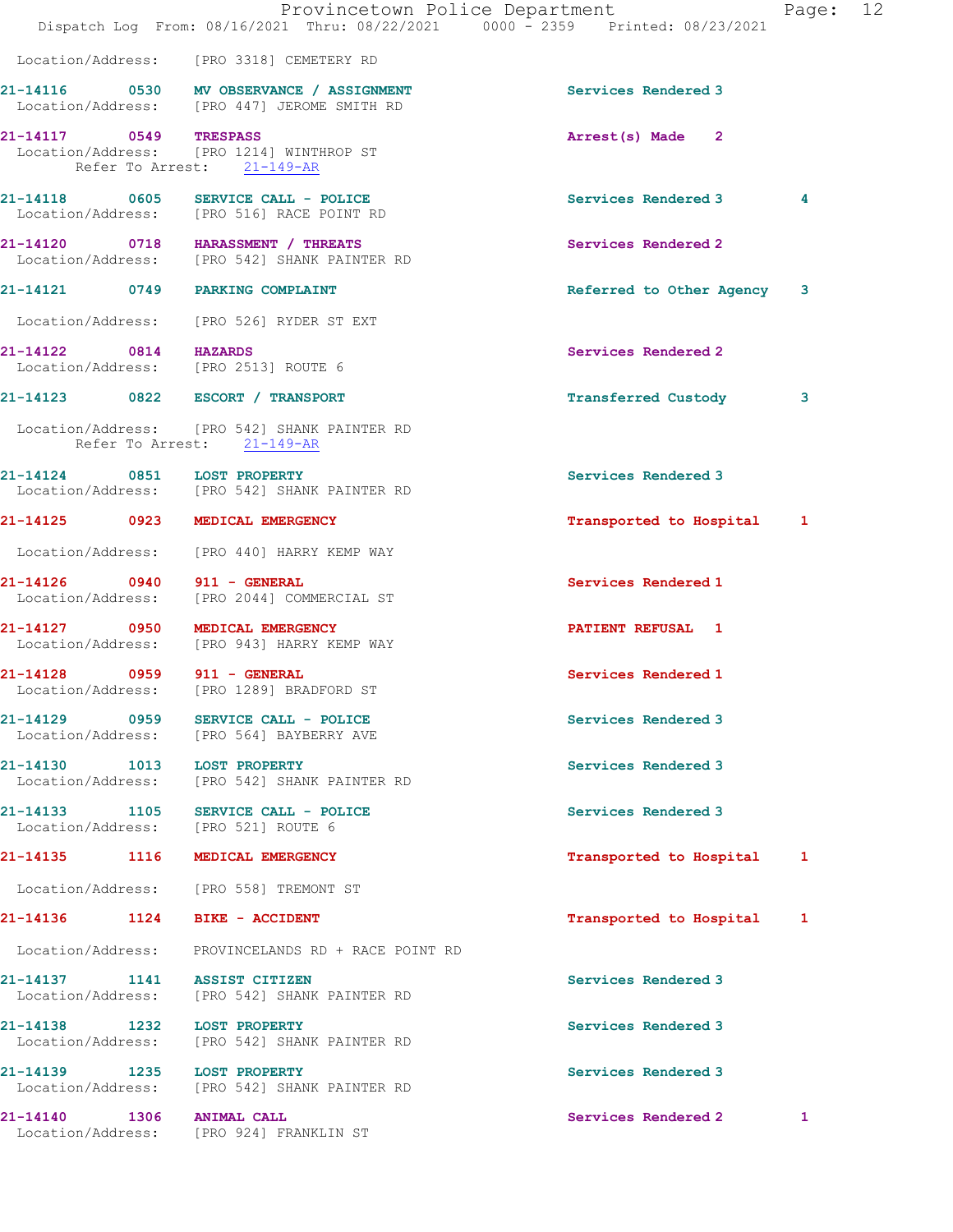|                            | 21-14142 1419 LOST PROPERTY<br>Location/Address: [PRO 542] SHANK PAINTER RD                   | Services Rendered 3        |   |
|----------------------------|-----------------------------------------------------------------------------------------------|----------------------------|---|
|                            | 21-14143 1434 MEDICAL EMERGENCY                                                               | Transported to Hospital 1  |   |
|                            | Location/Address: [PRO 943] HARRY KEMP WAY                                                    |                            |   |
|                            | 21-14144 1446 LOST PROPERTY<br>Location/Address: [PRO 542] SHANK PAINTER RD                   | Services Rendered 3        |   |
|                            | 21-14145 1503 DISTURBANCE - FIGHT / ARGUMENT<br>Location/Address: [PRO 2207] SHANK PAINTER RD | SPOKEN TO 1                |   |
|                            | 21-14147 1535 MV OBSERVANCE / ASSIGNMENT<br>Location/Address: [PRO 3440] ROUTE 6              | Services Rendered 3        |   |
|                            | 21-14148 1537 MEDICAL EMERGENCY<br>Location/Address: [PRO 3296] SHANK PAINTER RD              | <b>PATIENT REFUSAL 1</b>   |   |
|                            | 21-14149 1549 NOISE COMPLAINT<br>Location/Address: [PRO 1339] COMMERCIAL ST                   | SPOKEN TO 3                |   |
| 21-14150 1647 MV COLLISION | Location/Address: [PRO 526] RYDER ST EXT<br>Refer To Accident: 21-65-AC                       | Services Rendered 1        |   |
| 21-14152 1648 FOLLOW UP    | Location/Address: [PRO 762] BRADFORD ST                                                       | SPOKEN TO 2                |   |
|                            | 21-14153 1705 PARKING COMPLAINT                                                               | Referred to Other Agency 3 |   |
|                            | Location/Address: [PRO 1892] SHANK PAINTER RD                                                 |                            |   |
| 21-14154 1706 MV STOP      | Location/Address: HARRY KEMP WAY + CONWELL ST                                                 | <b>VERBAL WARNING 3</b>    |   |
|                            | 21-14155 1713 BUILDING/PROPERTY CHECK<br>Location/Address: [PRO 3430] COMMERCIAL ST           | Services Rendered 3        |   |
| 21-14157 1738 HAZARDS      | Location/Address: [PRO 2559] COMMERCIAL ST                                                    | Services Rendered 2        |   |
|                            | 21-14159   1805   BIKE - ACCIDENT                                                             | Transported to Hospital 1  |   |
|                            | Location/Address: TREMONT ST + COMMERCIAL ST                                                  |                            |   |
| 21-14160 1829              | <b>LOST PROPERTY</b><br>Location/Address: [PRO 542] SHANK PAINTER RD                          | Services Rendered 3        |   |
|                            | 21-14161 1916 MV OBSERVANCE / ASSIGNMENT<br>Location/Address: [PRO 413] CONWELL ST            | Services Rendered 3        |   |
| 21-14162 1920 MV COLLISION | Location/Address: [PRO 2520] PRINCE ST                                                        | Services Rendered 1        |   |
| 21-14163 1921 MV STOP      | Location/Address: [PRO 606] CONWELL ST                                                        | VERBAL WARNING 3           |   |
|                            | 21-14164 1923 MEDICAL EMERGENCY<br>Location/Address: [PRO 1953] COMMERCIAL ST                 | <b>PATIENT REFUSAL 1</b>   |   |
| 21-14165                   | 1931 MISSING PERSON                                                                           | No Action Required         | 1 |
|                            | Location/Address: [PRO 3423] COMMERCIAL ST                                                    |                            |   |
| 21-14166 2011 MV STOP      | Location/Address: SNAIL RD + ROUTE 6<br>Refer To Arrest: 21-150-AR                            | Arrest(s) Made 3           |   |
|                            | 21-14167 2031 MEDICAL EMERGENCY                                                               | <b>PATIENT REFUSAL 1</b>   |   |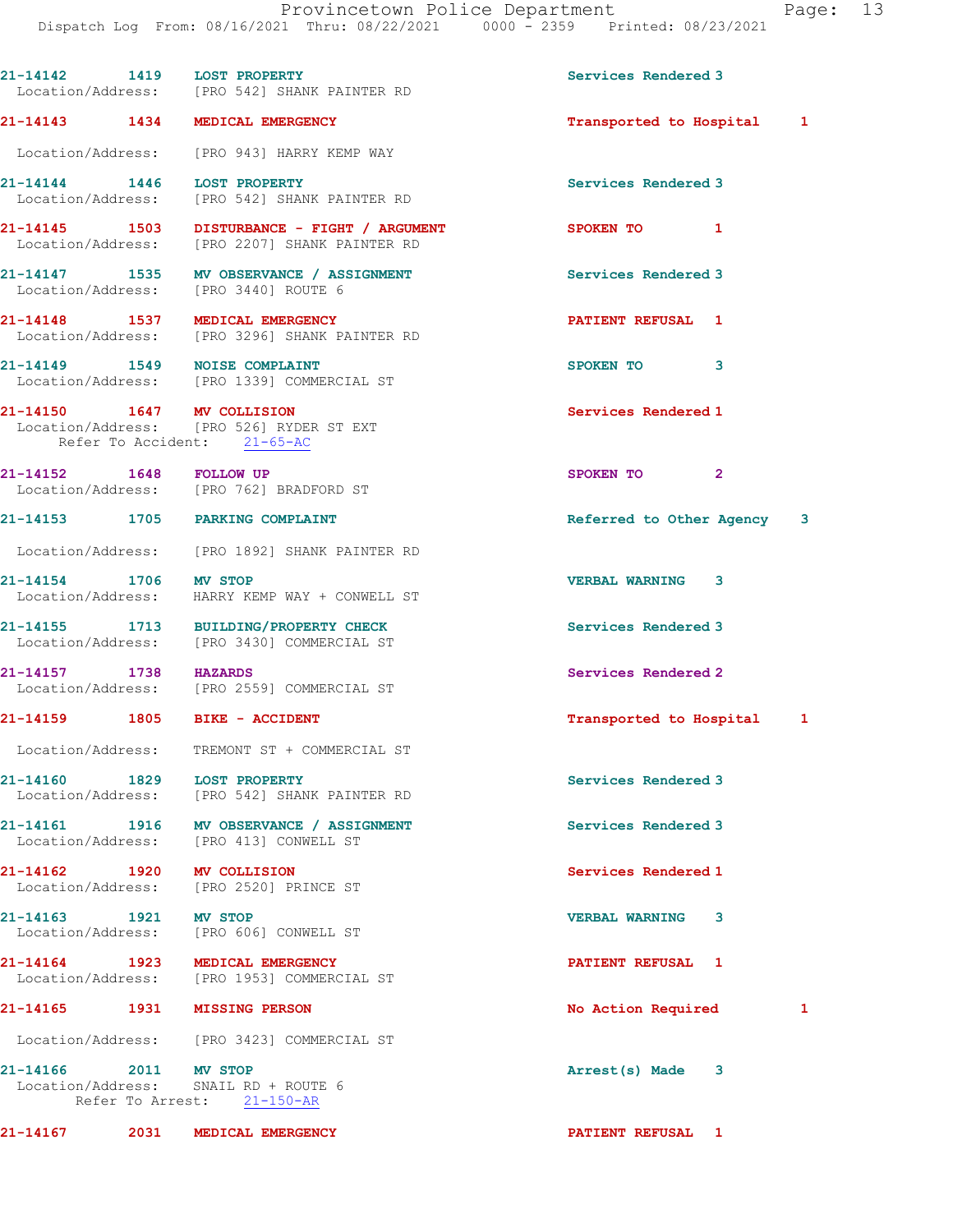|                                                                        | Provincetown Police Department<br>Dispatch Log From: 08/16/2021 Thru: 08/22/2021 0000 - 2359 Printed: 08/23/2021 |                            | Page: 14 |  |
|------------------------------------------------------------------------|------------------------------------------------------------------------------------------------------------------|----------------------------|----------|--|
|                                                                        | Location/Address: [PRO 1339] COMMERCIAL ST                                                                       |                            |          |  |
| 21-14168 2055 PARKING COMPLAINT                                        |                                                                                                                  | Referred to Other Agency 3 |          |  |
|                                                                        | Location/Address: [PRO 2483] COMMERCIAL ST                                                                       |                            |          |  |
| 21-14169 2059 MEDICAL EMERGENCY                                        |                                                                                                                  | Transported to Hospital    | 1        |  |
|                                                                        | Location/Address: [PRO 3094] COMMERCIAL ST                                                                       |                            |          |  |
| 21-14170 2126 MEDICAL EMERGENCY                                        | Location/Address: [PRO 399] COMMERCIAL ST                                                                        | <b>PATIENT REFUSAL 1</b>   |          |  |
| 21-14174 2204 PARKING COMPLAINT                                        |                                                                                                                  | Referred to Other Agency   | 3        |  |
|                                                                        | Location/Address: [PRO 2140] COMMERCIAL ST                                                                       |                            |          |  |
| 21-14175 2220 BIKE - ACCIDENT                                          |                                                                                                                  | Transported to Hospital 1  |          |  |
| Location/Address: [PRO 637] BRADFORD ST                                | Refer To $P/C$ : $21-151-AR$                                                                                     |                            |          |  |
| 21-14177 2236 NOISE COMPLAINT<br>Location/Address: [PRO 1590] PEARL ST |                                                                                                                  | Unfounded<br>3             |          |  |
| 21-14178 2246 ASSIST CITIZEN<br>Location/Address: [PRO 2] ALDEN ST     |                                                                                                                  | <b>GONE ON ARRIVAL 3</b>   |          |  |
| 21-14179 2252 MV STOP                                                  | Location/Address: ROUTE 6 + SHANK PAINTER RD                                                                     | <b>VERBAL WARNING</b><br>3 |          |  |
|                                                                        | 21-14180 2253 DISTURBANCE - FIGHT / ARGUMENT<br>Location/Address: [PRO 484] MASONIC PL                           | Peace Restored 1           |          |  |
|                                                                        | 21-14182 2341 BUILDING/PROPERTY CHECK<br>Location/Address: [PRO 3259] MACMILLAN WHARF                            | Services Rendered 3        |          |  |
| 21-14183 2345 DISORDERLY                                               | Location/Address: [PRO 208] COMMERCIAL ST                                                                        | SPOKEN TO 1                |          |  |
| 21-14184 2354 SERVE WARRANT                                            | Location/Address: [PRO 3670] SHANK PAINTER RD<br>Refer To Arrest: 21-152-AR                                      | Arrest(s) Made 3           |          |  |

## For Date: 08/21/2021 - Saturday

| 21-14185 0000                                    | <b>NOISE COMPLAINT</b><br>Location/Address: [PRO 114] COMMERCIAL ST                           | 3<br>SPOKEN TO              |
|--------------------------------------------------|-----------------------------------------------------------------------------------------------|-----------------------------|
| 21-14186                                         | 0035 BUILDING/PROPERTY CHECK                                                                  | BLDG/PROP Checked/Secured 3 |
|                                                  | Location/Address: [PRO 440] HARRY KEMP WAY                                                    |                             |
| 21-14187 0051                                    | MV OBSERVANCE / ASSIGNMENT<br>Location/Address: [PRO 94] BRADFORD ST                          | Services Rendered 3         |
| Location/Address:                                | 21-14189 0109 MV OBSERVANCE / ASSIGNMENT<br>BRADFORD ST + HOWLAND ST                          | Services Rendered 3         |
| 21-14190 0130                                    | <b>MV STOP</b><br>Location/Address: [PRO 2977] COMMERCIAL ST                                  | 3<br><b>VERBAL WARNING</b>  |
|                                                  | 21-14191   0132   DISTURBANCE - FIGHT / ARGUMENT<br>Location/Address: [PRO 300] COMMERCIAL ST | Services Rendered 1         |
| 21-14195 0222<br>Location/Address:               | MV OBSERVANCE / ASSIGNMENT<br>JEROME SMITH RD + SHANK PAINTER RD                              | Services Rendered 3         |
| 21-14196 0233<br>Location/Address: COMMERCIAL ST | <b>MISSING PERSON</b>                                                                         | Services Rendered 1         |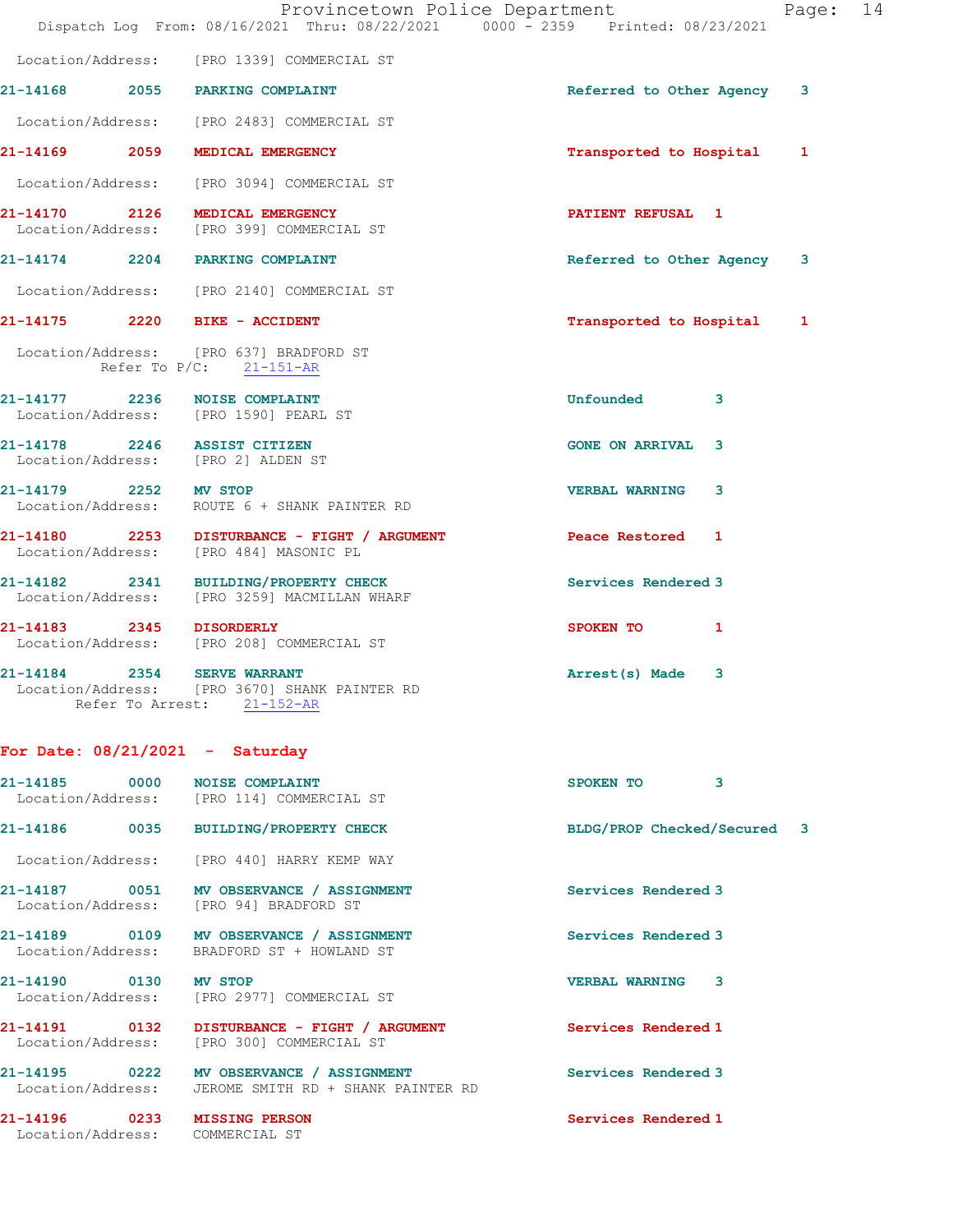| 21-14197 0239<br>Location/Address: |      | SUSPICIOUS ACTIVITY<br>SNAIL RD                                                     | Services Rendered 2         |   |
|------------------------------------|------|-------------------------------------------------------------------------------------|-----------------------------|---|
|                                    |      | 21-14198 0251 BUILDING/PROPERTY CHECK<br>Location/Address: [PRO 2540] RACE POINT RD | Services Rendered 3         |   |
| 21-14199 0323                      |      | MEDICAL EMERGENCY                                                                   | Transported to Hospital     | 1 |
|                                    |      | Location/Address: [PRO 2977] COMMERCIAL ST                                          |                             |   |
| $21 - 14200$ 0422                  |      | MEDICAL EMERGENCY                                                                   | Transported to Hospital     | 1 |
| Location/Address:                  |      | [PRO 3188] MEADOW RD                                                                |                             |   |
|                                    |      | 21-14201 0444 BUILDING/PROPERTY CHECK                                               | BLDG/PROP Checked/Secured   | 3 |
|                                    |      | Location/Address: [PRO 413] CONWELL ST                                              |                             |   |
| 21-14202 0511                      |      | <b>BUILDING/PROPERTY CHECK</b>                                                      | BLDG/PROP Checked/Secured 3 |   |
|                                    |      | Location/Address: [PRO 3703] ROUTE 6                                                |                             |   |
|                                    |      | 21-14203 0515 MV OBSERVANCE / ASSIGNMENT<br>Location/Address: [PRO 521] ROUTE 6     | Services Rendered 3         |   |
|                                    |      | 21-14204 0523 BUILDING/PROPERTY CHECK                                               | BLDG/PROP Checked/Secured   | 3 |
|                                    |      | Location/Address: [PRO 530] SHANK PAINTER RD                                        |                             |   |
| 21-14206 0607                      |      | SERVICE CALL - POLICE<br>Location/Address: [PRO 516] RACE POINT RD                  | Services Rendered 3         | 3 |
|                                    |      | 21-14207 0639 MV OBSERVANCE / ASSIGNMENT<br>Location/Address: RACE POINT RD         | Services Rendered 3         |   |
| 21-14208 0658                      |      | <b>BUILDING/PROPERTY CHECK</b>                                                      | BLDG/PROP Checked/Secured 3 |   |
|                                    |      | Location/Address: [PRO 519] RACE POINT RD                                           |                             |   |
|                                    |      |                                                                                     |                             |   |
|                                    |      | 21-14209 0751 911 - GENERAL<br>Location/Address: [PRO 1612] WINTHROP ST             | Services Rendered 1         |   |
|                                    |      | 21-14210 0845 LOST PROPERTY<br>Location/Address: [PRO 542] SHANK PAINTER RD         | Services Rendered 3         |   |
| 21-14212                           | 0908 | MEDICAL EMERGENCY                                                                   | Transported to Hospital     | 1 |
|                                    |      | Location/Address: [PRO 1983] COMMERCIAL ST                                          |                             |   |
|                                    |      | 21-14216    1054    LOST PROPERTY<br>Location/Address: [PRO 542] SHANK PAINTER RD   | Services Rendered 3         |   |
|                                    |      | 21-14217 1137 LOST PROPERTY<br>Location/Address: [PRO 542] SHANK PAINTER RD         | Services Rendered 3         |   |
|                                    |      | 21-14218   1144   LOST PROPERTY<br>Location/Address: [PRO 542] SHANK PAINTER RD     | Services Rendered 3         |   |
|                                    |      | 21-14219 1147 MV DISABLED<br>Location/Address: [PRO 2521] ROUTE 6                   | Services Rendered 2         |   |
| 21-14221 1156 MV STOP              |      | Location/Address: [PRO 2540] RACE POINT RD                                          | <b>VERBAL WARNING 3</b>     |   |
|                                    |      | 21-14222 1218 HARASSMENT / THREATS<br>Location/Address: [PRO 2003] FREEMAN ST       | Services Rendered 2         |   |
|                                    |      | 21-14223 1242 LOST PROPERTY<br>Location/Address: [PRO 542] SHANK PAINTER RD         | Services Rendered 3         |   |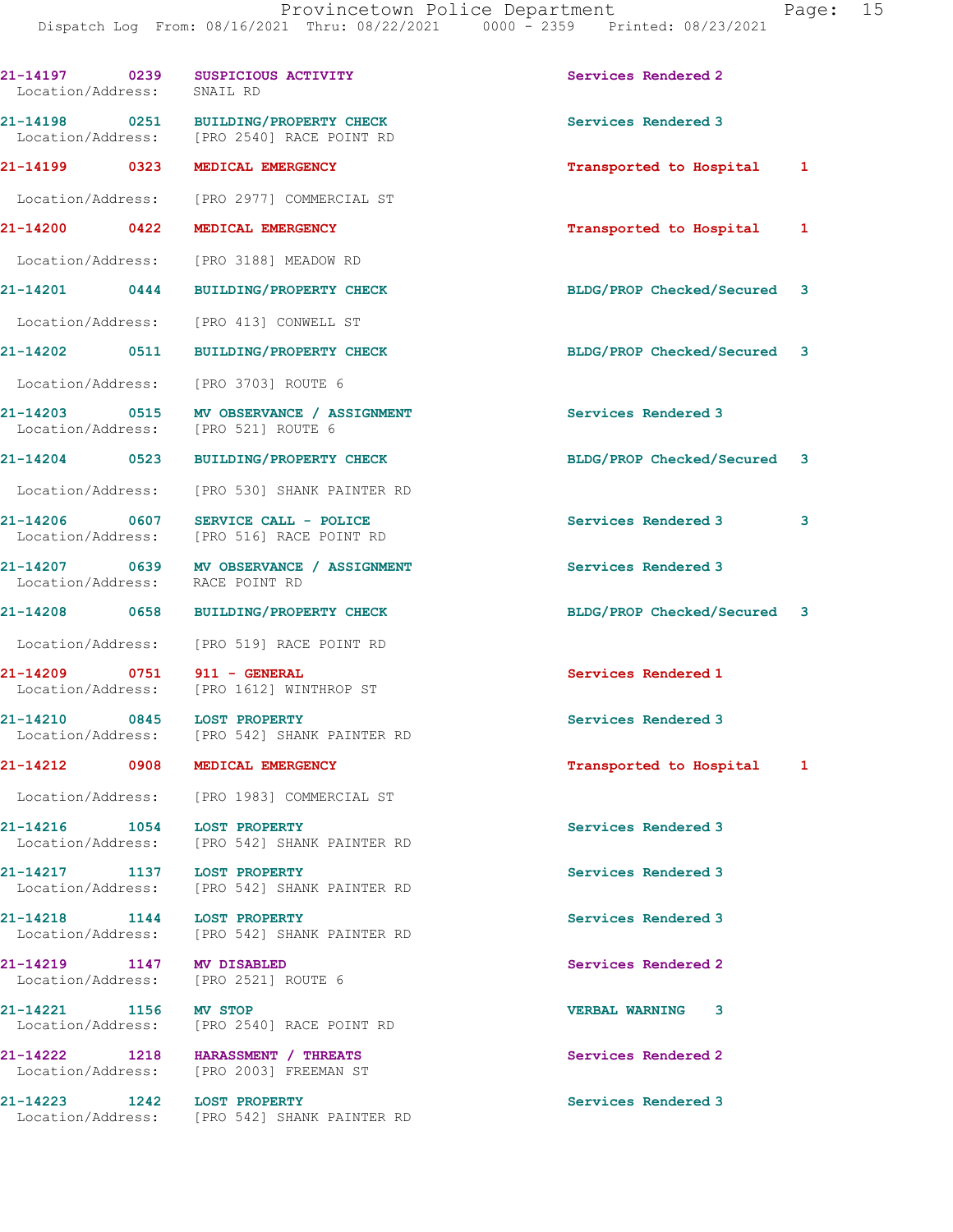|                                                    | Provincetown Police Department<br>Dispatch Log From: 08/16/2021 Thru: 08/22/2021 0000 - 2359 Printed: 08/23/2021 |                             | Page: 16 |  |
|----------------------------------------------------|------------------------------------------------------------------------------------------------------------------|-----------------------------|----------|--|
| 21-14224 1250 LOST PROPERTY                        | Location/Address: [PRO 542] SHANK PAINTER RD                                                                     | Services Rendered 3         |          |  |
| 21-14226 1305 ANIMAL CALL                          |                                                                                                                  | Referred to Other Agency 2  |          |  |
|                                                    | Location/Address: [PRO 331] COMMERCIAL ST                                                                        |                             |          |  |
|                                                    | 21-14228 1348 DISTURBANCE - FIGHT / ARGUMENT<br>Location/Address: [PRO 1565] CONWELL ST                          | Services Rendered 1         |          |  |
| 21-14229 1425 HAZARDS                              |                                                                                                                  | Referred to Other Agency 2  |          |  |
|                                                    | Location/Address: HARRY KEMP WAY + CONWELL ST                                                                    |                             |          |  |
|                                                    | $21-14230$ 1429 SERVICE CALL - POLICE<br>Location/Address: [PRO 442] HARRY KEMP WAY                              | Services Rendered 3         |          |  |
|                                                    | 21-14231 1437 FOLLOW UP<br>Location/Address: [PRO 415] CONWELL ST                                                | FOLLOW UP <sub>2</sub>      |          |  |
|                                                    | 21-14232 1449 DISORDERLY<br>Location/Address: [PRO 208] COMMERCIAL ST                                            | Services Rendered 1         |          |  |
|                                                    | 21-14233 1527 MV OBSERVANCE / ASSIGNMENT<br>Location/Address: [PRO 3440] ROUTE 6                                 | Services Rendered 3         |          |  |
| 21-14234 1548 911 - GENERAL                        | Location/Address: [PRO 2277] BRADFORD ST                                                                         | Services Rendered 1         |          |  |
| 21-14235    1621    DISORDERLY                     | Location/Address: [PRO 2618] COMMERCIAL ST<br>Refer To P/C: 21-153-AR                                            | Arrest(s) Made 1            |          |  |
| 21-14236    1638    911 - GENERAL                  | Location/Address: [PRO 2500] COMMERCIAL ST                                                                       | Services Rendered 1         |          |  |
| 21-14237 1641 911 - GENERAL                        | Location/Address: [PRO 352] COMMERCIAL ST                                                                        | Services Rendered 1         |          |  |
|                                                    | 21-14238 1658 MEDICAL EMERGENCY                                                                                  | Transported to Hospital 1   |          |  |
|                                                    | Location/Address: [PRO 542] SHANK PAINTER RD<br>Refer To P/C: 21-153-AR                                          |                             |          |  |
|                                                    | 21-14239 1703 MV OBSERVANCE / ASSIGNMENT<br>Location/Address: ROUTE 6 + SNAIL RD                                 | Services Rendered 3         |          |  |
|                                                    | 21-14242 1730 BUILDING/PROPERTY CHECK<br>Location/Address: [PRO 3259] MACMILLAN WHARF                            | Services Rendered 3         |          |  |
| 21-14244 1737 MV STOP                              | Location/Address: BRADFORD ST + RYDER ST                                                                         | <b>VERBAL WARNING</b><br>3  |          |  |
| 21-14246 1759 MV STOP<br>Location/Address: ROUTE 6 |                                                                                                                  | <b>VERBAL WARNING</b><br>3  |          |  |
| 21-14247 1805 MV COMPLAINT                         | Location/Address: [PRO 105] COMMERCIAL ST                                                                        | <b>GONE ON ARRIVAL 2</b>    |          |  |
| 21-14248 1902 MV STOP                              |                                                                                                                  | Citation / Warning Issued 3 |          |  |
|                                                    | Location/Address: [PRO 2053] COMMERCIAL ST                                                                       |                             |          |  |
| 21-14249 1909 MV STOP                              | Location/Address: [PRO 526] RYDER ST EXT                                                                         | VERBAL WARNING 3            |          |  |
| 21-14251 1928 MV HIT & RUN                         | Location/Address: [PRO 3259] MACMILLAN WHARF                                                                     | Services Rendered 2         |          |  |
| 21-14252 1934 DISORDERLY                           |                                                                                                                  | Transported to Hospital 1   |          |  |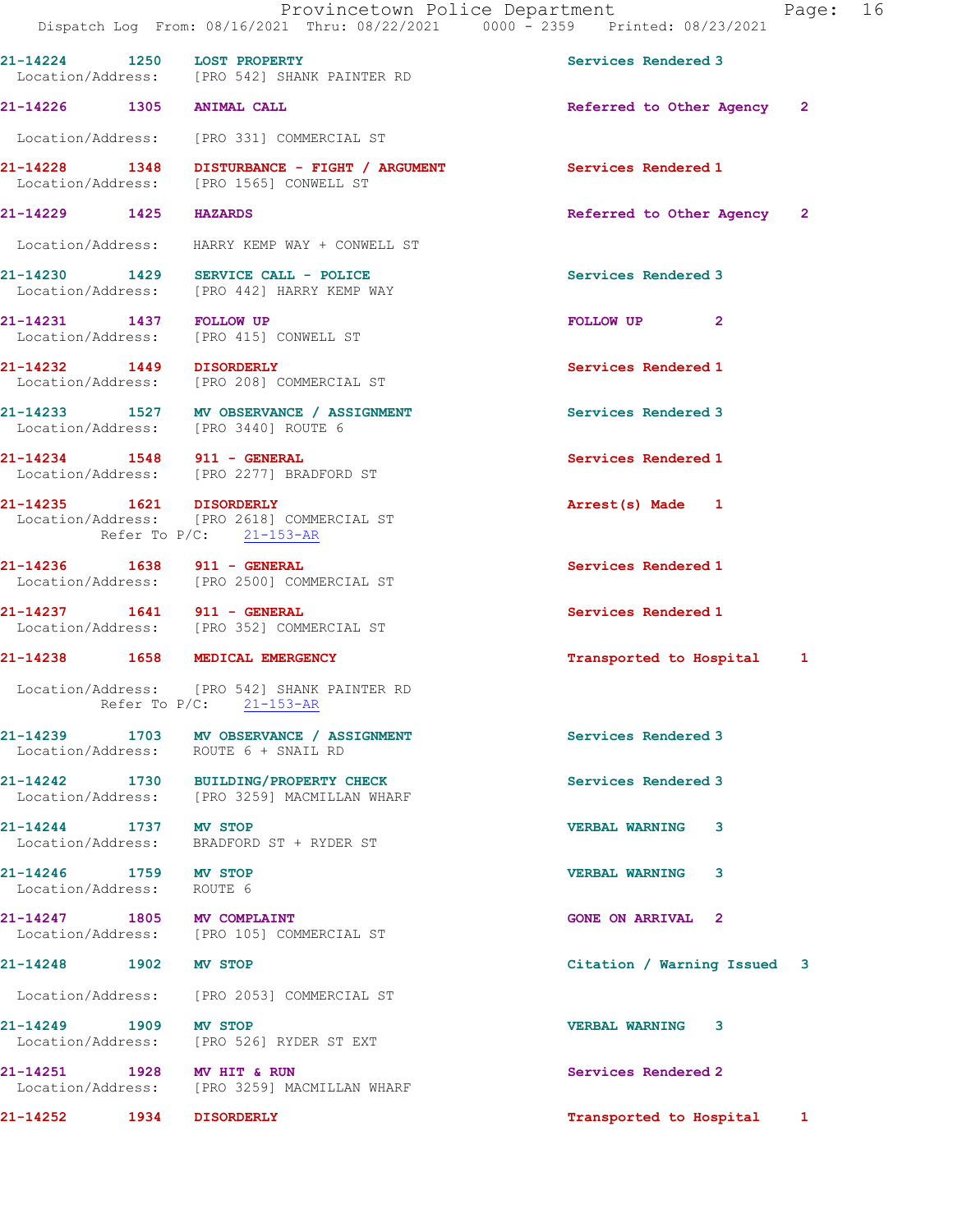Location/Address: FRANKLIN ST Refer To Arrest: 21-154-AR

21-14253 1938 MEDICAL EMERGENCY Services Rendered 1 Location/Address: [PRO 1264] COMMERCIAL ST

21-14254 1942 MEDICAL EMERGENCY Transported to Hospital 1

Location/Address: FRANKLIN ST

Location/Address: BRADFORD ST + JOHNSON ST

Location/Address: BRADFORD ST + RYDER ST

21-14261 2054 MV STOP VERBAL WARNING 3

21-14264 2144 MEDICAL EMERGENCY 2008 21-14264 2144 2144 Location/Address: COMMERCIAL ST

For Date: 08/22/2021 - Sunday

21-14272 0006 ASSIST CITIZEN Services Rendered 3 Location/Address: [PRO 204] COMMERCIAL ST 21-14274 0034 BAR CHECK Services Rendered 3 Location/Address: [PRO 3443] COMMERCIAL ST 21-14275 0039 MV OBSERVANCE / ASSIGNMENT Services Rendered 3 Location/Address: ROUTE 6 + SNAIL RD 21-14276 0041 BUILDING/PROPERTY CHECK BLDG/PROP Checked/Secured 3 Location/Address: [PRO 3256] COMMERCIAL ST

21-14255 2017 MV STOP VERBAL WARNING 3

21-14256 2019 MV STOP VERBAL WARNING 3

21-14257 2035 MV STOP 2008 2008 2009 2009 2010 2020 2035 2010 Location/Address: [PRO 4136] BRADFORD ST

21-14258 2041 MV STOP VERBAL WARNING 3 Location/Address: BRADFORD ST + DYER ST

21-14260 2052 MV STOP VERBAL WARNING 3 Location/Address: [PRO 2512] JEROME SMITH RD

Location/Address: ROUTE 6 + SNAIL RD

Location/Address: CONWELL ST + HARRY KEMP WAY

21-14263 2125 MV STOP VERBAL WARNING 3 Location/Address: [PRO 606] CONWELL ST

Location/Address: [PRO 105] COMMERCIAL ST

21-14266 2215 SUSPICIOUS ACTIVITY Services Rendered 2 Location/Address: [PRO 2991] SNOWS LN

Location/Address: [PRO 512] PRINCE ST

21-14268 2332 MV OBSERVANCE / ASSIGNMENT Services Rendered 3 Location/Address: BRADFORD ST + SHANK PAINTER RD

21-14269 2340 MV STOP VERBAL WARNING 3 Location/Address: CONWELL ST + HARRY KEMP WAY

21-14270 2343 MV STOP VERBAL WARNING 3 Location/Address: BRADFORD ST + WINTHROP ST

21-14262 2104 MV STOP VERBAL WARNING 3

21-14265 2149 MEDICAL EMERGENCY Transported to Hospital 1

21-14267 2247 MV COMPLAINT 2000 2000 Services Rendered 2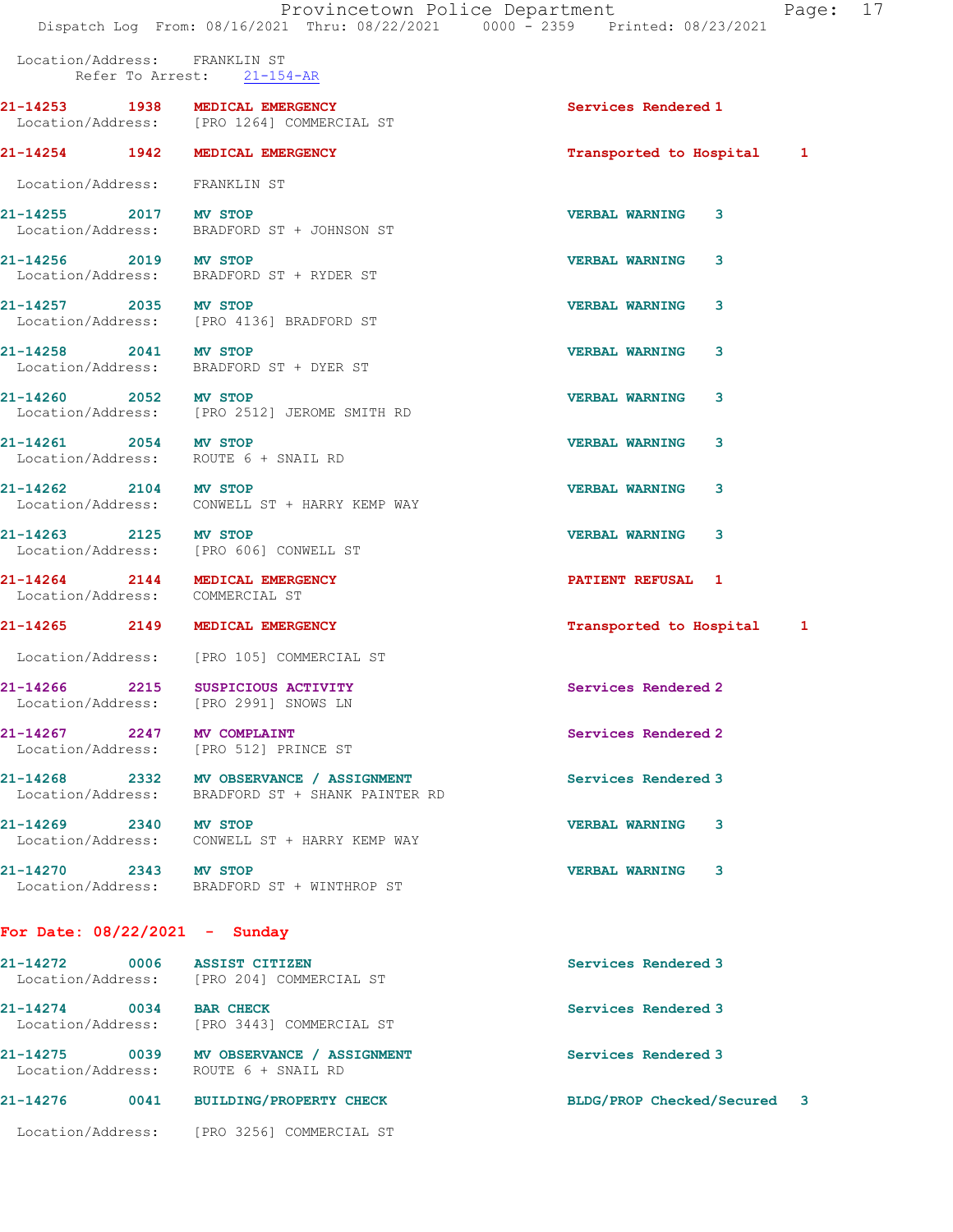21-14278 0117 MV OBSERVANCE / ASSIGNMENT Services Rendered 3 Location/Address: BRADFORD ST + RYDER ST 21-14279 0129 DISTURBANCE - FIGHT / ARGUMENT Unfounded 1 Location/Address: COMMERCIAL ST 21-14280 0140 MV STOP VERBAL WARNING 3 Location/Address: [PRO 3313] STANDISH ST 21-14281 0204 BUILDING/PROPERTY CHECK BLDG/PROP Checked/Secured 3 Location/Address: [PRO 3259] MACMILLAN WHARF 21-14283 0218 MV STOP VERBAL WARNING 3 Location/Address: [PRO 2521] ROUTE 6 21-14284 0219 MV STOP VERBAL WARNING 3 Location/Address: [PRO 3099] SHANK PAINTER RD 21-14285 0514 MV OBSERVANCE / ASSIGNMENT Services Rendered 3 Location/Address: ROUTE 6 + HOWLAND ST 21-14286 0514 MV OBSERVANCE / ASSIGNMENT Services Rendered 3 Location/Address: HOWLAND ST + BRADFORD ST 21-14287 0515 BUILDING/PROPERTY CHECK BLDG/PROP Checked/Secured 3 Location/Address: [PRO 1638] COMMERCIAL ST 21-14288 0537 MV OBSERVANCE / ASSIGNMENT Services Rendered 3 Location/Address: [PRO 447] JEROME SMITH RD 21-14289 0605 BUILDING/PROPERTY CHECK BLDG/PROP Checked/Secured 3 Location/Address: [PRO 519] RACE POINT RD 21-14290 0618 BUILDING/PROPERTY CHECK BLDG/PROP Checked/Secured 3 Location/Address: [PRO 2206] PILGRIMS LANDING 21-14291 0629 MV STOP VERBAL WARNING 3 Location/Address: [PRO 2277] BRADFORD ST 21-14293 0747 BUILDING/PROPERTY CHECK Services Rendered 3 Location/Address: [PRO 2499] RACE POINT RD 21-14294 0821 MV OBSERVANCE / ASSIGNMENT Services Rendered 3 Location/Address: [PRO 2521] ROUTE 6 21-14295 0839 SERVICE CALL - POLICE Services Rendered 3 Location/Address: [PRO 521] ROUTE 6 21-14299 1200 MEDICAL EMERGENCY 1 200 1 Transferred Custody 1 Location/Address: ARCH ST + COMMERCIAL ST 21-14300 1208 MV DISABLED Services Rendered 2 Location/Address: [PRO 208] COMMERCIAL ST 21-14301 1220 MEDICAL EMERGENCY Services Rendered 1 Location/Address: [PRO 2101] SNAIL RD 21-14302 1250 911 - GENERAL Services Rendered 1 Location/Address: [PRO 778] BROWNE ST 21-14304 1312 LOST PROPERTY Services Rendered 3 Location/Address: [PRO 542] SHANK PAINTER RD 21-14305 1355 MEDICAL EMERGENCY Transported to Hospital 1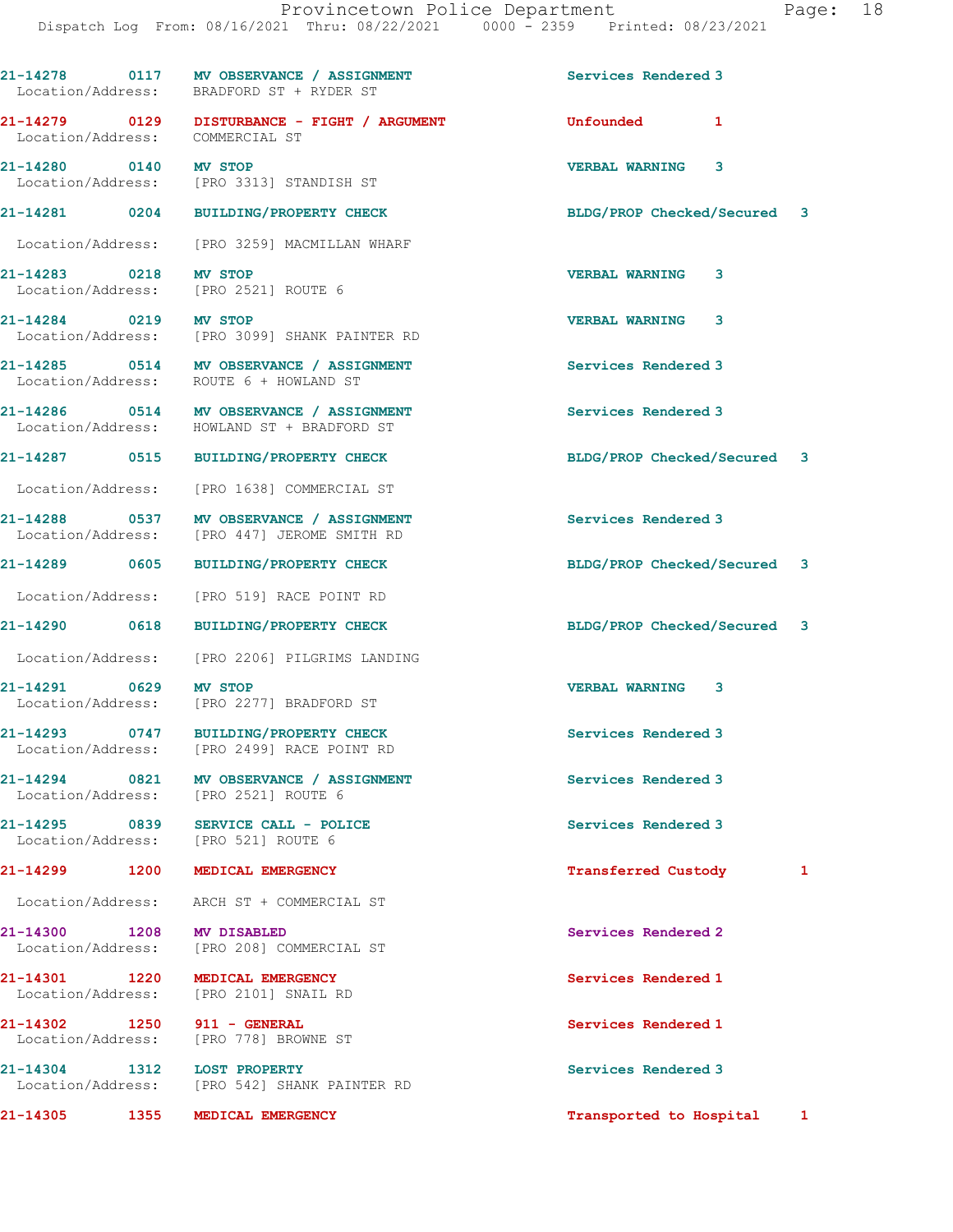|                                    |                                                                                     | Provincetown Police Department<br>Dispatch Log From: 08/16/2021 Thru: 08/22/2021 0000 - 2359 Printed: 08/23/2021 |                             | Page: 19 |  |
|------------------------------------|-------------------------------------------------------------------------------------|------------------------------------------------------------------------------------------------------------------|-----------------------------|----------|--|
|                                    | Location/Address: [PRO 716] BRADFORD ST                                             |                                                                                                                  |                             |          |  |
| 21-14306 1454 MV COMPLAINT         | Location/Address: [PRO 526] RYDER ST EXT<br>Refer To Arrest: 21-154-AR              |                                                                                                                  | Arrest(s) Made 2            |          |  |
|                                    | 21-14307 1545 MEDICAL EMERGENCY<br>Location/Address: [PRO 395] COMMERCIAL ST        |                                                                                                                  | <b>PATIENT REFUSAL 1</b>    |          |  |
|                                    | 21-14308 1620 FOLLOW UP<br>Location/Address: [PRO 542] SHANK PAINTER RD             |                                                                                                                  | Services Rendered 2         |          |  |
|                                    | 21-14311 1712 MEDICAL EMERGENCY<br>Location/Address: [PRO 3380] COMMERCIAL ST       |                                                                                                                  | <b>PATIENT REFUSAL 1</b>    |          |  |
|                                    | 21-14312 1716 BUILDING/PROPERTY CHECK                                               |                                                                                                                  | BLDG/PROP Checked/Secured 3 |          |  |
|                                    | Location/Address: [PRO 204] COMMERCIAL ST                                           |                                                                                                                  |                             |          |  |
| Location/Address: BRADFORD ST      | 21-14313 1752 LOST PROPERTY                                                         |                                                                                                                  | Services Rendered 3         |          |  |
|                                    | 21-14314 1802 BUILDING/PROPERTY CHECK<br>Location/Address: [PRO 2483] COMMERCIAL ST |                                                                                                                  | Services Rendered 3         |          |  |
|                                    | 21-14315 1812 MEDICAL EMERGENCY                                                     |                                                                                                                  | Transported to Hospital 1   |          |  |
|                                    | Location/Address: [PRO 3176] COMMERCIAL ST                                          |                                                                                                                  |                             |          |  |
|                                    | 21-14317 1849 BUILDING/PROPERTY CHECK                                               |                                                                                                                  | BLDG/PROP Checked/Secured 3 |          |  |
|                                    | Location/Address: [PRO 530] SHANK PAINTER RD                                        |                                                                                                                  |                             |          |  |
| Location/Address:                  | 21-14318 1851 MV OBSERVANCE / ASSIGNMENT<br>ROUTE 6                                 |                                                                                                                  | Services Rendered 3         |          |  |
|                                    | 21-14319 1936 BUILDING/PROPERTY CHECK<br>Location/Address: [PRO 2540] RACE POINT RD |                                                                                                                  | Services Rendered 3         |          |  |
|                                    | 21-14320 1950 MV OBSERVANCE / ASSIGNMENT<br>Location/Address: ROUTE 6 + SNAIL RD    |                                                                                                                  | Services Rendered 3         |          |  |
| 21-14321<br>Location/Address:      | 1955 MV STOP<br>RYDER ST + COMMERCIAL ST                                            |                                                                                                                  | <b>VERBAL WARNING 3</b>     |          |  |
|                                    | 21-14322 2013 BUILDING/PROPERTY CHECK                                               |                                                                                                                  | BLDG/PROP Checked/Secured 3 |          |  |
|                                    | Location/Address: [PRO 444] HIGH POLE HILL                                          |                                                                                                                  |                             |          |  |
|                                    | 21-14323 2038 BUILDING/PROPERTY CHECK<br>Location/Address: [PRO 571] ALDEN ST       |                                                                                                                  | Services Rendered 3         |          |  |
|                                    | 21-14325 2051 PARKING COMPLAINT                                                     |                                                                                                                  | No Action Required          | 3        |  |
|                                    | Location/Address: [PRO 2542] COMMERCIAL ST                                          |                                                                                                                  |                             |          |  |
|                                    | 21-14326 2108 BUILDING/PROPERTY CHECK                                               |                                                                                                                  | BLDG/PROP Checked/Secured 3 |          |  |
|                                    | Location/Address: [PRO 175] COMMERCIAL ST                                           |                                                                                                                  |                             |          |  |
| 21-14327 2222<br>Location/Address: | <b>NOISE COMPLAINT</b><br>[PRO 4027] BRADFORD ST EXT                                |                                                                                                                  | Services Rendered 3         |          |  |
| Location/Address:                  | 21-14328 2228 MV OBSERVANCE / ASSIGNMENT<br>BRADFORD ST + RYDER ST                  |                                                                                                                  | Services Rendered 3         |          |  |
|                                    | 21-14329 2239 BUILDING/PROPERTY CHECK<br>Location/Address: [PRO 4041] BRADFORD ST   |                                                                                                                  | Services Rendered 3         |          |  |
|                                    | 21-14330 2239 911 - GENERAL<br>Location/Address: [PRO 312] COMMERCIAL ST            |                                                                                                                  | Services Rendered 1         |          |  |
|                                    |                                                                                     |                                                                                                                  |                             |          |  |